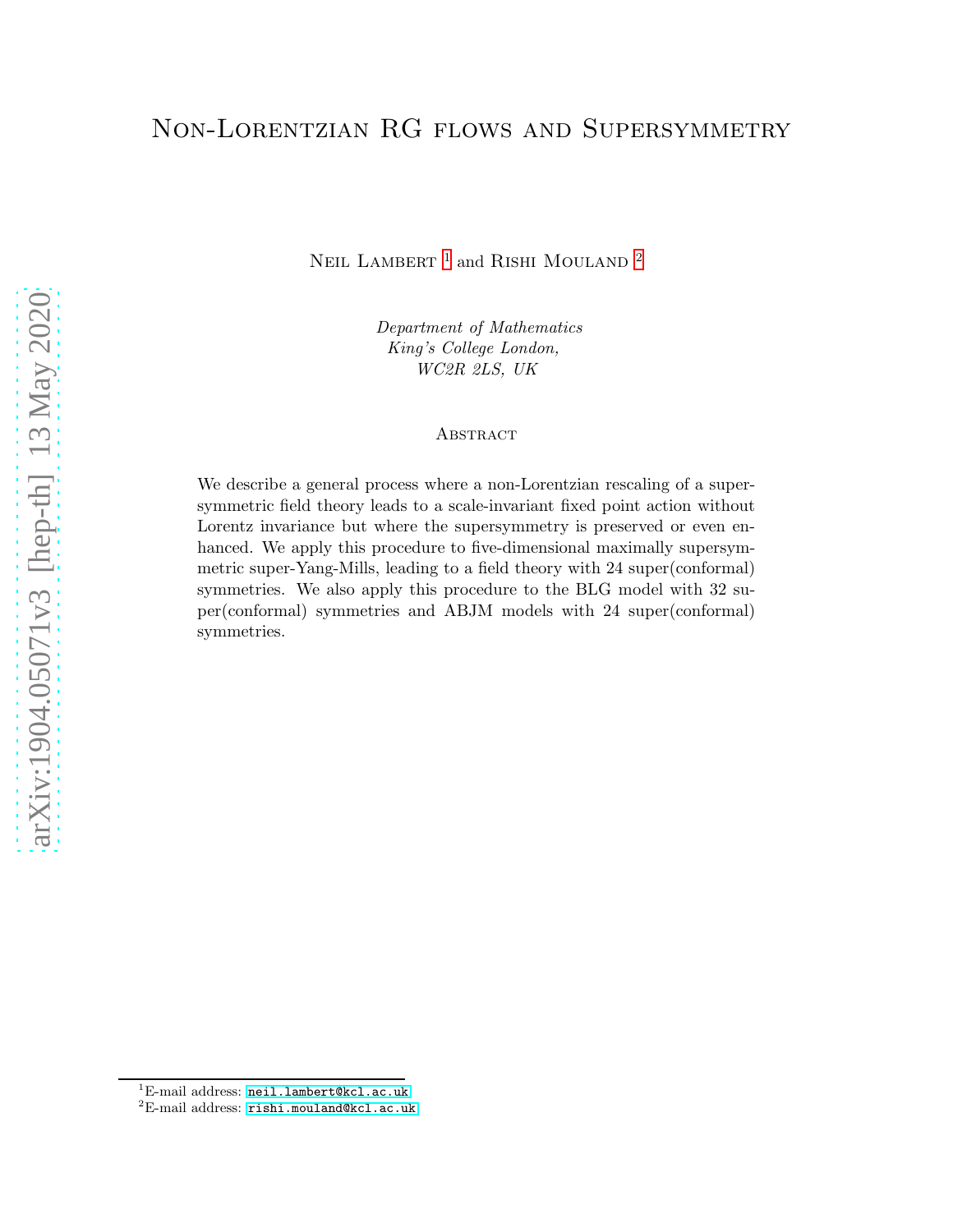## 1 Introduction

Supersymmetric field theories have long been of interest and are central to the dynamics of branes in String Theory and M-theory. Such theories are usually taken to be Lorentz invariant but non-Lorentzian supersymmetric theories can arise, typically in a system where one has fixed a frame of reference (such as in a DLCQ construction) or introduced a Lorentz-violating background. The brane dynamics are then often governed by a Lifshtiz or Galilean invariant field theory. Another class of examples are Carollian limits [\[1\]](#page-21-0). Similar models are also of interest in condensed matter physics. Some examples of such theories are given in [\[2](#page-21-1)[–9\]](#page-22-0). There is also a considerable literature on the AdS duals of such theories (for example see [\[10](#page-22-1)[–18\]](#page-22-2)).

Recently non-Lorentzian field theories with maximal supersymmetry were constructed by examining branes in M-theory in frames that have been infinitely boosted [\[19\]](#page-22-3). The resulting dynamics localizes onto a moduli space of BPS states and can be further reduced to a quantum mechanical model. In these theories the familiar Manton approximation for slow motion on a soliton moduli space becomes exact. These appear to be a new class of supersymmetric models with Lifshitz scaling symmetry. In particular, in distinction to traditional Lifshitz-like actions, they are at most quadratic in derivatives.

In this paper we consider a generic supersymmetric field theory and perform a non-Lorentzian scale transformation with a parameter  $\eta$ . For  $\eta \neq 0$  the transformation is invertible and theory is equivalent to the original theory. However we construct the limiting theory at  $\eta = 0$  and show that supersymmetry can be preserved by removing divergent terms and replacing them with a Lagrange multiplier constraint that sets them to zero. This leads to a supersymmetric, scale-invariant fixed point theory without Lorentz symmetry (typically with just translations and spatial rotations). A similar process has been discussed for supergravity in [\[20\]](#page-22-4) although those authors pursue a different treatment of divergent terms.

This paper is organised as follows. In section two we present the general construction. In section three we apply this to the five-dimensional maximally supersymmetric Yang-Mills action and show that the resulting fixed point action has a Liftshitz scale symmetry and, in addition to the original 16 supersymmetries, 8 superconformal symmetries. In section four we apply our techniques to the Chern-Simons-matter theories of M2-branes: at first the  $\mathcal{N} = 8$  BLG model and show that all 32 super and superconformal symmetries are preserved and then extend this to the  $\mathcal{N} = 6$  ABJM/ABJ models where all 24 super and superconformal symmetries are preserved. Section five contains our conclusions. We also include an appendix discussing how the particular scaling used in section three arises in the context of M5-branes, leading to the proposal of [\[21,](#page-22-5)[22\]](#page-23-0).

## 2 Scaling limits of supersymmetric actions

#### 2.1 The basic case

We start by outlining a general prescription by which we can take scaling limits of supersymmetric theories while retaining all of the initial supersymmetry. So let S be a supersymmetric action and let  $\{\Phi^{\alpha}\}$  be the set of all fields, both bosonic and fermionic, each taking values in some vector space  $V_{\alpha}$ . For brevity and clarity, take the  $\Phi^{\alpha}$  real, and let (., .) be some real inner product on  $\mathcal{V} = \bigoplus_{\alpha} \mathcal{V}_{\alpha}$ .

Now suppose further that we introduce a continuous parameter  $\eta$  and rescale all the fields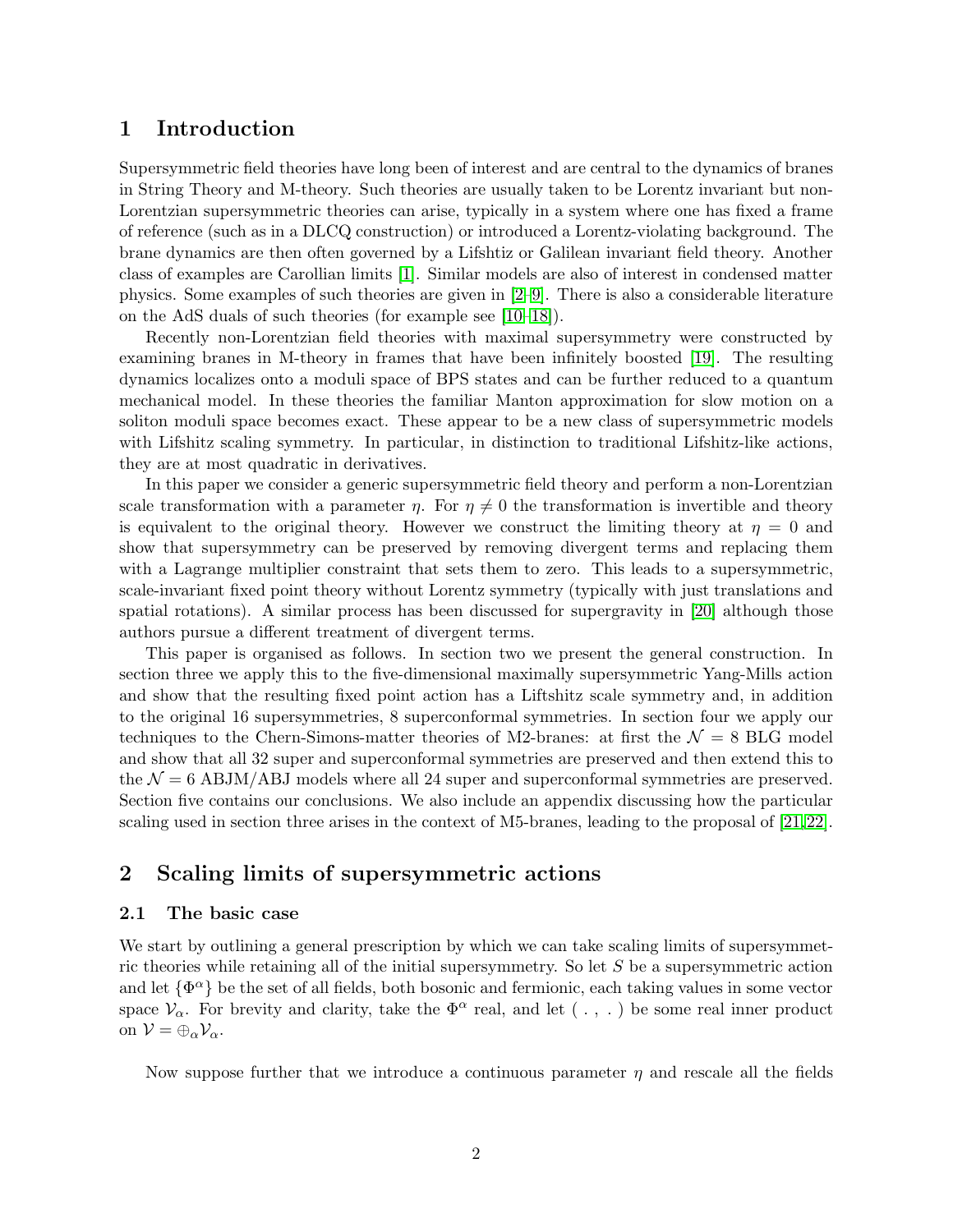and coordinates by some power of  $\eta$ ;  $\Phi^{\alpha} \to \eta^{\lambda_{\alpha}} \Phi^{\alpha}$ ,  $x^{\mu} \to \eta^{\lambda_{\mu}} x^{\mu}$ . The action may now be written

<span id="page-2-0"></span>
$$
S = \sum_{\lambda} \eta^{\lambda} S_{\lambda} , \qquad (2.1)
$$

where each of the  $S_\lambda$  is independent of  $\eta$ . In this paper we will restrict our attention to cases where, after a suitable choice of  $\eta$  and scaling weights, the action just contains three terms:

$$
S = \eta^{-1}S_{-1} + S_0 + \eta S_1 , \qquad (2.2)
$$

although our results trivially extend to cases where there are an arbitrary number of terms with positive powers of  $\eta$ . For a fixed  $\eta \neq 0$  nothing has really changed and the dynamics is equivalent to the undeformed case. Our aim here is to try to make sense of the theory in the limit that  $\eta \rightarrow 0$ .

We also extract the  $\eta$  dependance of the supersymmetry variations  $\delta$  and we allow for the supersymmetry parameter  $\epsilon$  to also scale. In general these can be expanded in a similar expansion as [\(2.1\)](#page-2-0) but here we only consider cases where

$$
\delta = \eta^{-1}\delta_{-1} + \delta_0 + \eta \delta_1 \tag{2.3}
$$

Again our results also apply if there is an arbitrary number of terms with postive powers of  $\eta$ . Then, the fact that the action is supersymmetric, *i.e.*  $\delta S = 0$ , can now be written as a tower of invariance equations for each  $\lambda$ :

<span id="page-2-3"></span>
$$
\sum_{\lambda'} \delta_{\lambda'} S_{\lambda - \lambda'} = 0 \tag{2.4}
$$

In particular we will have the invariance conditions:

$$
\delta_{-1}S_{-1} = 0
$$
  
\n
$$
\delta_{-1}S_0 + \delta_0 S_{-1} = 0
$$
  
\n
$$
\delta_{-1}S_1 + \delta_0 S_0 + \delta_1 S_{-1} = 0
$$
 (2.5)

We introduce one final piece of notation. Just as the action has been split into a series in  $\eta$ , so can the equations of motion arising from the variation of each of the  $\Phi^{\alpha}$ . We let  $E_A^{(\lambda)}$  $A^{\scriptscriptstyle{(\Lambda)}}$  denote the equation of motion for  $\Phi^{\alpha}$  at level  $\lambda$ , *i.e.* under *general* infinitesimal variations of the fields,

<span id="page-2-2"></span>
$$
\delta S_{\lambda} = \int d^d x \, \left( \delta \Phi^{\alpha}, E_{\alpha}^{(\lambda)} \right) \,. \tag{2.6}
$$

To analyse the limit  $\eta \to 0$  we consider the case where  $S_{-1}$  is of the form

$$
S_{-1} = \int d^d x \left[ \frac{1}{2} \kappa^{ab} \left( \Omega_a, \Omega_b \right) \right] \,. \tag{2.7}
$$

Here the  $\Omega_a$  are generically composite fields made up of the  $\Phi^{\alpha}$ , and  $\kappa^{ab}$  is symmetric and nondegenerate. The  $\lambda = -2$  invariance condition implies that

<span id="page-2-1"></span>
$$
\int d^d x \ \kappa^{ab} \left( \delta_{-1} \Phi^\alpha \frac{\partial \Omega_a}{\partial \Phi^\alpha}, \Omega_b \right) = 0 \ . \tag{2.8}
$$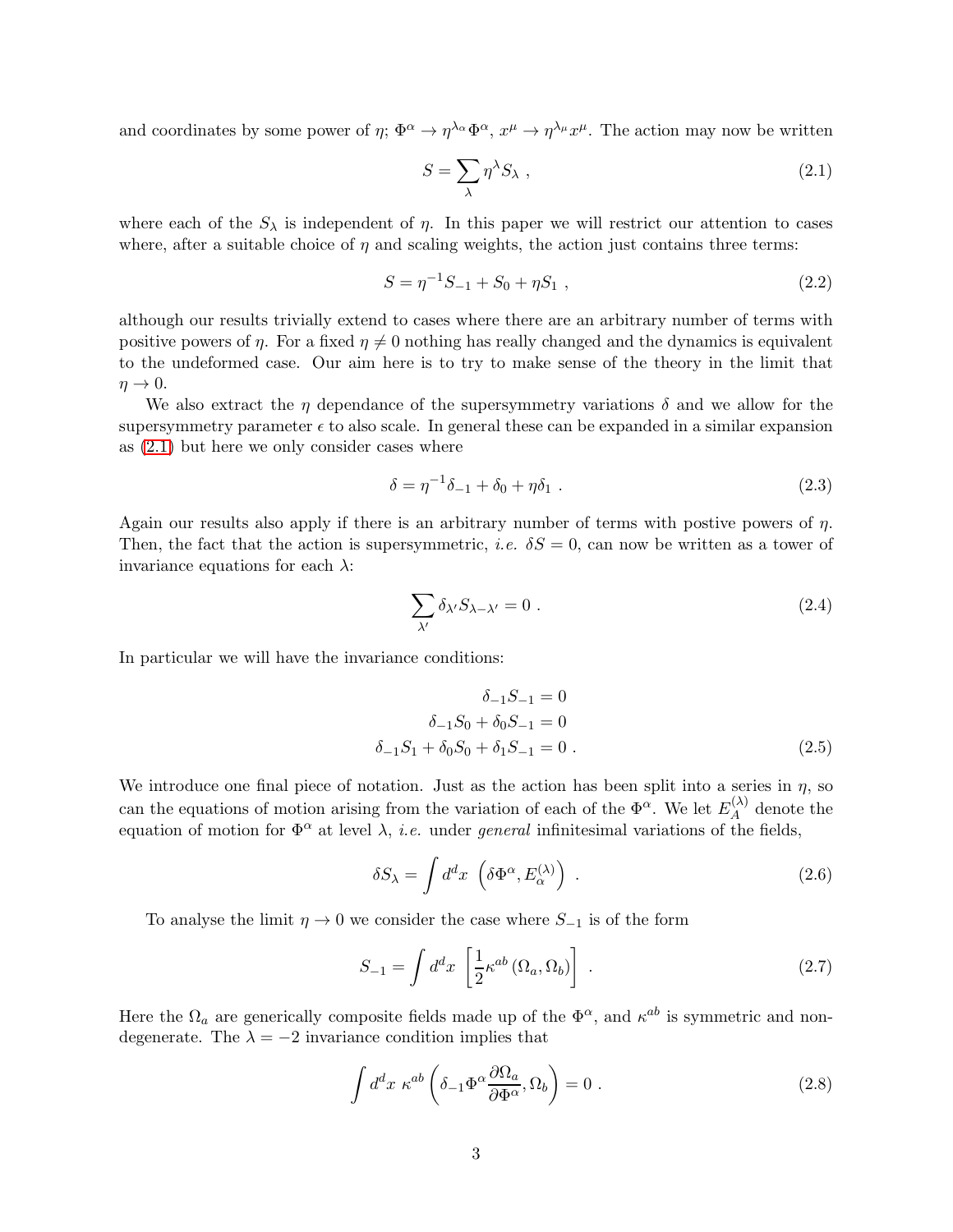To begin with we restrict our attention to the cases where  $\Omega_a$  is purely bosonic and  $\delta_{-1}\Phi^\alpha$  is only non-zero for fermionic fields. Thus [\(2.8\)](#page-2-1) will be trivially satisfied as  $\partial \Omega_a/\partial \Phi^{\alpha} = 0$  for fermionic choices of  $\alpha$ . Our analysis can be extended to other cases (indeed we will study one such extension below).

In the physically relevant cases where  $S_{-1}$  is positive definite there is a straightforward interpretation of the theory in the limit  $\eta \to 0$ . We see that in this limit, we localise onto the classical minima of  $S_{-1}$ , while disregarding  $S_{\lambda}$  for  $\lambda > 0$ . As such it is important to make this constraint as weak as possible by a suitable choice of boundary term in the definition of  $S_{-1}$ . We can then ignore such boundary terms as they do not contribute to the invariance of the action or on-shell dynamics (although they may still have a physical interpretation). The classical minima then simply correspond to  $\Omega_a = 0$ . Thus in the limit  $\eta \to 0$  we expect that the dynamics is captured by the simple action

$$
\tilde{S} = S_0 + \int d^d x \ \kappa^{ab} \left( \Omega_a, G_b \right) \ , \tag{2.9}
$$

where  $G_a$  are new fields that impose the constraints  $\Omega_a = 0$ . As we now show, under mild assumptions, we suitably can modify the supersymmetry transformation  $\delta \to \tilde{\delta} = \delta_0 + \delta'$  so as to ensure that  $\ddot{\delta} \ddot{S} = 0$ .

To establish this we observe that for such a form of  $S_{-1}$ , the  $\lambda = -1$  invariance equation implies that

$$
\delta_{-1}S_0 + \delta_0 S_{-1} = \int d^d x \, \left[ \left( \delta_{-1} \Phi^\alpha, E_\alpha^{(0)} \right) + \kappa^{ab} \left( \delta_0 \Omega_a, \Omega_b \right) \right] = 0 \; . \tag{2.10}
$$

We emphasise that this equation is satisfied purely algebraically and off-shell. If  $\delta_{-1}\Phi^{\alpha}$  is only non-zero for fermionic fields and  $\Omega_a$  is bosonic we see that  $E_\alpha^{(0)}$  and  $\delta_0\Omega_a$  are fermionic. Therefore we can find functions  $\Sigma^\alpha_a$  such that

<span id="page-3-1"></span><span id="page-3-0"></span>
$$
\delta_0 \Omega_a = -\Sigma_a^{\alpha} E_{\alpha}^{(0)} \tag{2.11}
$$

and hence

$$
\delta_{-1}\Phi^{\alpha} = \kappa^{ab} \Sigma_a^{\alpha} \Omega_b \;, \tag{2.12}
$$

where  ${}^*\Sigma^{\alpha}_b$  is the adjoint map to  $\Sigma^{\alpha}_b$  with respect to the (, ) inner-product. With these relations in hand, we turn our attention to the  $\lambda = 0$  invariance equation,

$$
\delta_0 S_0 + \delta_{-1} S_1 + \delta_1 S_{-1} = 0 \tag{2.13}
$$

This means that  $S_0$  is not invariant under the  $\delta_0$  supersymmetry but rather

$$
\delta_0 S_0 = -\delta_{-1} S_1 - \delta_1 S_{-1}
$$
  
= 
$$
- \int d^d x \ \kappa^{ab} \left( {}^* \Sigma_b^{\alpha} \Omega_a, E_{\alpha}^{(1)} \right) - \int d^d x \ \kappa^{ab} \left( \Omega_a, \delta_1 \Omega_b \right)
$$
  
= 
$$
- \int d^d x \ \kappa^{ab} \left( \Omega_a, \Sigma_b^{\alpha} E_{\alpha}^{(1)} \right) - \int d^d x \ \kappa^{ab} \left( \Omega_a, \delta_1 \Omega_b \right) , \qquad (2.14)
$$

Our task now is to find the corrected supersymmetry  $\delta'$  to ensure that  $\tilde{\delta} \tilde{S} = 0$ . Since the terms in  $\delta_0 S_0$  are all proportional to  $\Omega_a$  we can cancel them by taking

$$
\delta' G_a = \Sigma_a^{\alpha} E_{\alpha}^{(1)} + \delta_1 \Omega_a \tag{2.15}
$$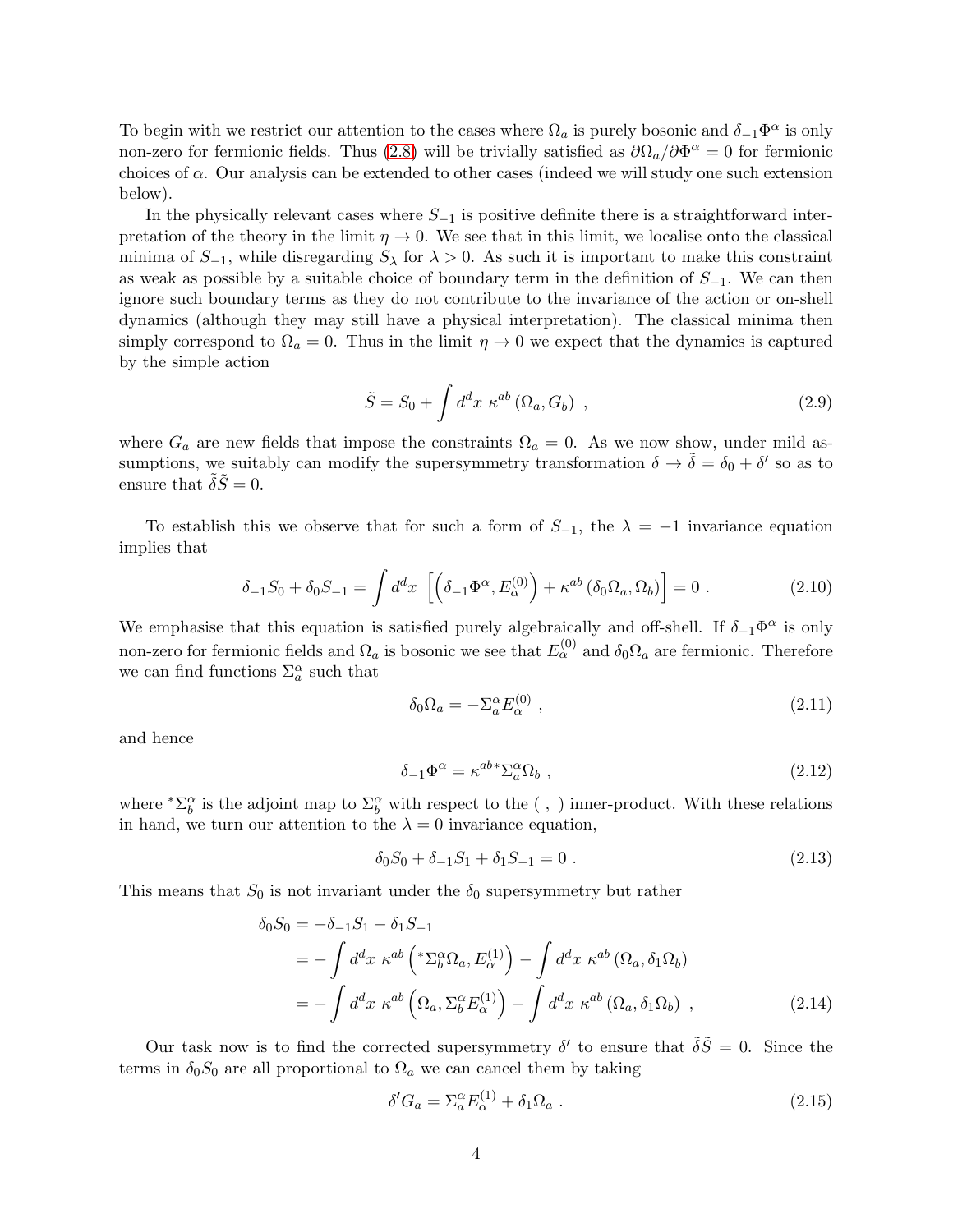This leaves us with

$$
\tilde{\delta}\tilde{S} = \delta'S_0 + \int d^d x \ \kappa^{ab} \left( (\delta_0 + \delta')\Omega_a, G_b \right)
$$
  
= 
$$
\int d^d x \ (\delta'\Phi^\alpha, E_\alpha^{(0)}) - \int d^d x \ \kappa^{ab} \left( \Sigma_a^\alpha E_\alpha^{(0)}, G_b \right) + \int d^d x \ \kappa^{ab} \left( \delta'\Omega_a, G_b \right) .
$$
 (2.16)

We can now set  $\tilde{\delta} \tilde{S} = 0$  by taking

$$
\delta^{\prime} \Phi^{\alpha} = {}^{*}\Sigma_{a}^{\alpha} G_{b} \kappa^{ab} , \qquad (2.17)
$$

provided that we can also have  $\delta' \Omega_a = 0$ . Namely we require that

$$
\delta' \Omega_a = \delta' \Phi^\alpha \frac{\partial \Omega_a}{\partial \Phi^\alpha} = {}^* \Sigma_a^\alpha G_b \kappa^{ab} \frac{\partial \Omega_a}{\partial \Phi^\alpha} = 0 \ . \tag{2.18}
$$

Since  $G_a$  is an independent field that doesn't appear in  $\Omega_a$  or  $^*\Sigma_a^{\alpha}$  this implies

<span id="page-4-0"></span>
$$
^* \Sigma_b^{\alpha} \frac{\partial \Omega_a}{\partial \Phi^{\alpha}} = 0 \tag{2.19}
$$

When  $\Omega_a$  is only made of bosonic fields  $\Sigma_a^{\alpha}$  is only non-zero for fermionic choices of the  $\alpha$ -index but  $\partial\Omega_a/\partial\Phi^\alpha$  is only non-zero for bosonic choices of  $\alpha$  and hence [\(2.19\)](#page-4-0) holds.

Thus in summary, and in slightly more generality, we find that if the scaling leads to a divergent term in the action of the form [\(2.7\)](#page-2-2) then, assuming that we can construct the map  $\Sigma_a^{\alpha}$ defined in [\(2.12\)](#page-3-0), we can construct a supersymmetric action  $\tilde{S}$  where

$$
\tilde{S} = S_0 + \int d^d x \ \kappa^{ab} (\Omega_a, G_b)
$$
  
\n
$$
\tilde{\delta} \Phi^{\alpha} = \delta \Phi^{\alpha} + {}^* \Sigma^{\alpha}_{a} G_b \kappa^{ab}
$$
  
\n
$$
\tilde{\delta} G_a = \Sigma^{\alpha}_{a} E^{(1)}_{\alpha} + \delta_1 \Omega_a ,
$$
\n(2.20)

provided that [\(2.19\)](#page-4-0) holds. In particular we have argued that this can always be done in the case that  $S_{-1}$  is bosonic and  $\delta_{-1}$  is fermionic.

Lastly we point out that we started off with a scaling that was not a symmetry of the original action S, otherwise we would have  $S_0 = S$ ,  $\delta_0 = \delta$  and hence  $\tilde{S} = S$ ,  $\tilde{\delta} = \delta$ , meaning that the whole process was trivial. However this scaling is a symmetry of  $\tilde{S}$ . In particular  $S_0$  is scale invariant by construction and, in order to have appeared in  $S_{-1}$ ,  $\Omega_a$  must scale as  $\Omega_a \rightarrow$  $\eta^{-(\lambda_0+\lambda_1\cdots+\lambda_{d-1}+1)/2}\Omega_a$ . Thus if we let  $G_a \to \eta^{-(\lambda_0+\lambda_1\cdots+\lambda_{d-1}-1)/2}G_a$  then  $\tilde{S}$  will be invariant under the scale transformation.

In other words, by introducing a scaling we have produced an inhomogeneous RG flow resulting in a fixed point theory in the limit  $\eta \to 0$ , which is invariant under the scaling.

#### <span id="page-4-1"></span>2.2 A more general prescription

The crucial quality of the initial theory that allowed for this procedure to work was the quite simple form [\(2.7\)](#page-2-2) of  $S_{-1}$ . A related condition is that  $\delta_{-1}\Phi^{\alpha}\neq 0$  only for fermionic  $\Phi^{\alpha}$ . We can adapt this prescription for a more general situation as we now discuss, although the details are better left to the explicit examples below.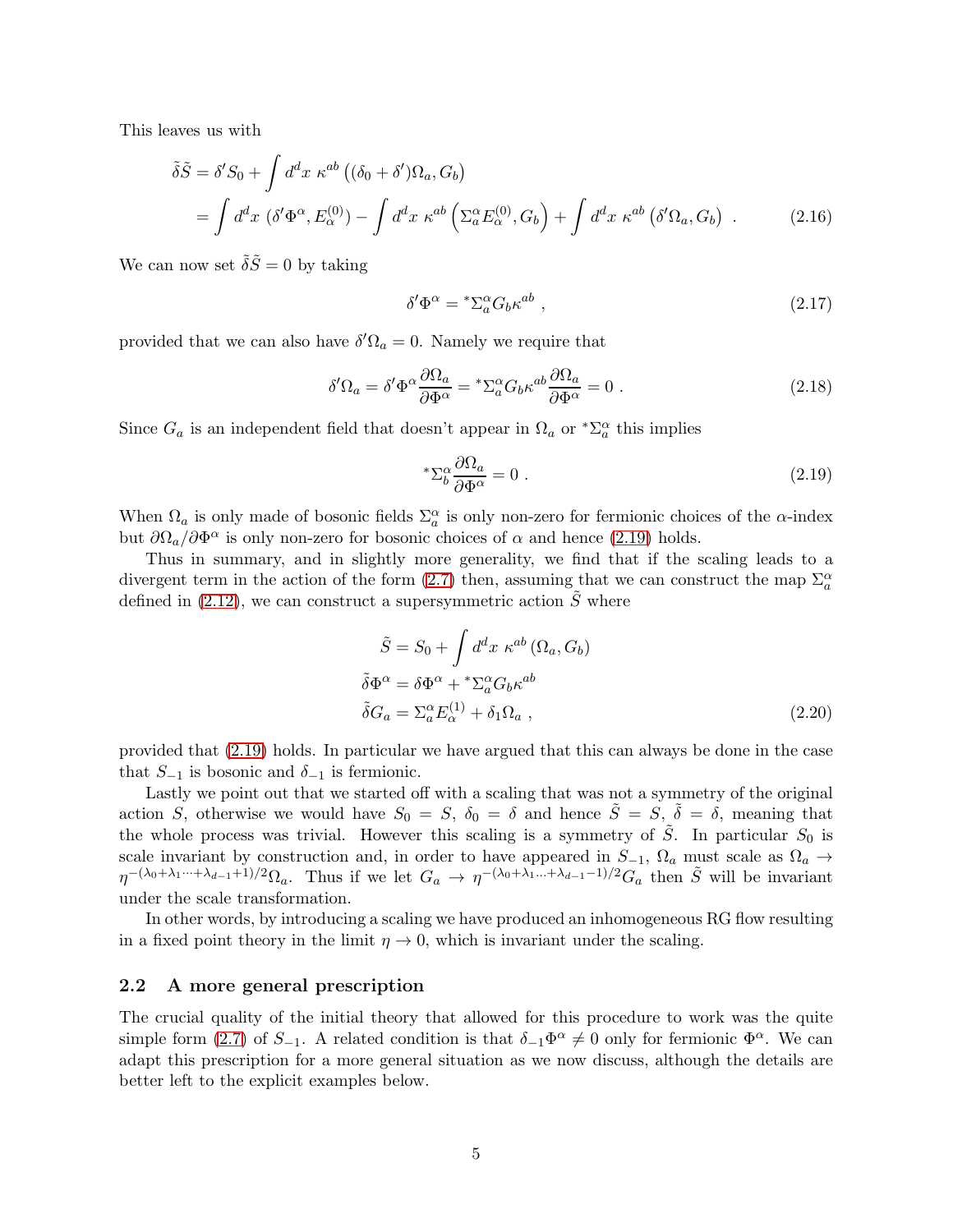We saw that the scaling led to an RG flow with  $\tilde{S}$  the fixed point action. The flow is rather trivial in that all the fields simply obey their naive scaling behaviour. However one could allow for field redefinitions and mixings along the flow. Thus we could consider making the field redefinition

$$
\Phi^{\alpha} \to \Phi^{\alpha} - \eta^{-1} \chi^{\alpha} , \qquad (2.21)
$$

in the rescaled theory, where  $\chi^{\alpha}$  is some function of the fields.<sup>[1](#page-5-0)</sup> This has two key effects. Firstly it leads to a shift in  $\delta_{-1}\Phi^{\alpha}$ :

$$
\delta_{-1}\Phi^{\alpha} \to \delta_{-1}\Phi^{\alpha} - \delta_0\chi^{\alpha} \tag{2.22}
$$

and secondly it will affect the form of  $S_{-1}$ :

$$
S_{-1} \to S_{-1} - \int d^d x \, \left( \chi^\alpha, E_\alpha^{(0)} \right) + \frac{1}{2} \int d^d x \, \left( \chi^\alpha \chi^\beta, \frac{\partial E_\alpha^{(1)}}{\partial \Phi^\beta} \right) \,. \tag{2.23}
$$

as well as shifting other terms around. In general this will introduce  $S_{-2}$  and  $\delta_{-2}$  and even more divergent terms. These would in turn lead to additional terms in the invariance conditions [\(2.5\)](#page-2-3) and invalidate the previous discussion. However we will see below that there are cases where a suitable choice of field redefinition maps the theory back to the situation studied above where  $S_{-1}$ takes the form of [\(2.7\)](#page-2-2) and  $\delta_{-1}\Phi^{\alpha} \neq 0$  only for fermions, without introducing higher divergences.

This provides a procedure for cases the where  $\delta_{-1}\Phi^{\alpha} \neq 0$  for bosons. Namely one first looks for a field definition such that  $\delta_{-1}\Phi^{\alpha} = 0$  for the new bosonic fields and then determines the resulting form of  $S_{-1}$ . If it is of the form [\(2.7\)](#page-2-2), with no further divergences, then one can proceed as in the previous discussion.

# <span id="page-5-1"></span>3 Yang-Mills

The simplest application of the above construction starts with five-dimensional maximally supersymmetric Yang-Mills:

$$
S = \frac{1}{g^2} \text{tr} \int d^5 x \left( -\frac{1}{4} F_{\mu\nu} F^{\mu\nu} - \frac{1}{2} D_{\mu} X^I D^{\mu} X^I + \frac{1}{4} [X^I, X^J] [X^I, X^J] + \frac{i}{2} \bar{\Psi} \Gamma^{\mu} D_{\mu} \Psi - \frac{1}{2} \bar{\Psi} \Gamma_5 \Gamma^I [X^I, \Psi] \right) . \tag{3.1}
$$

In this section we take  $\mu, \nu = 0, 1, 2, 3, 4, I, J = 6, 7, 8, 9, 10$  and the Γ-matrices are a real  $32 \times 32$ representation of  $Spin(1, 10)$ . Additionally, the fermions satisfy  $\Gamma_{012345}\Psi = -\Psi$ . This action has the supersymmetry

<span id="page-5-2"></span>
$$
\delta X^{I} = i \bar{\xi} \Gamma^{I} \Psi
$$
  
\n
$$
\delta A_{\mu} = i \bar{\xi} \Gamma_{\mu} \Gamma_{5} \Psi
$$
  
\n
$$
\delta \Psi = \frac{1}{2} \Gamma^{\mu \nu} \Gamma_{5} F_{\mu \nu} \xi + \Gamma^{\mu} \Gamma^{I} D_{\mu} X^{I} \xi - \frac{i}{2} \Gamma^{I J} \Gamma_{5} [X^{I}, X^{J}] \xi
$$
 (3.2)

<span id="page-5-0"></span><sup>&</sup>lt;sup>1</sup>Again one could allow for more general powers of  $\eta$  but we leave that to future work. Here we assume the same expansion in terms of  $\eta^{-1}$ ,  $\eta^0$  and  $\eta$  that we considered above.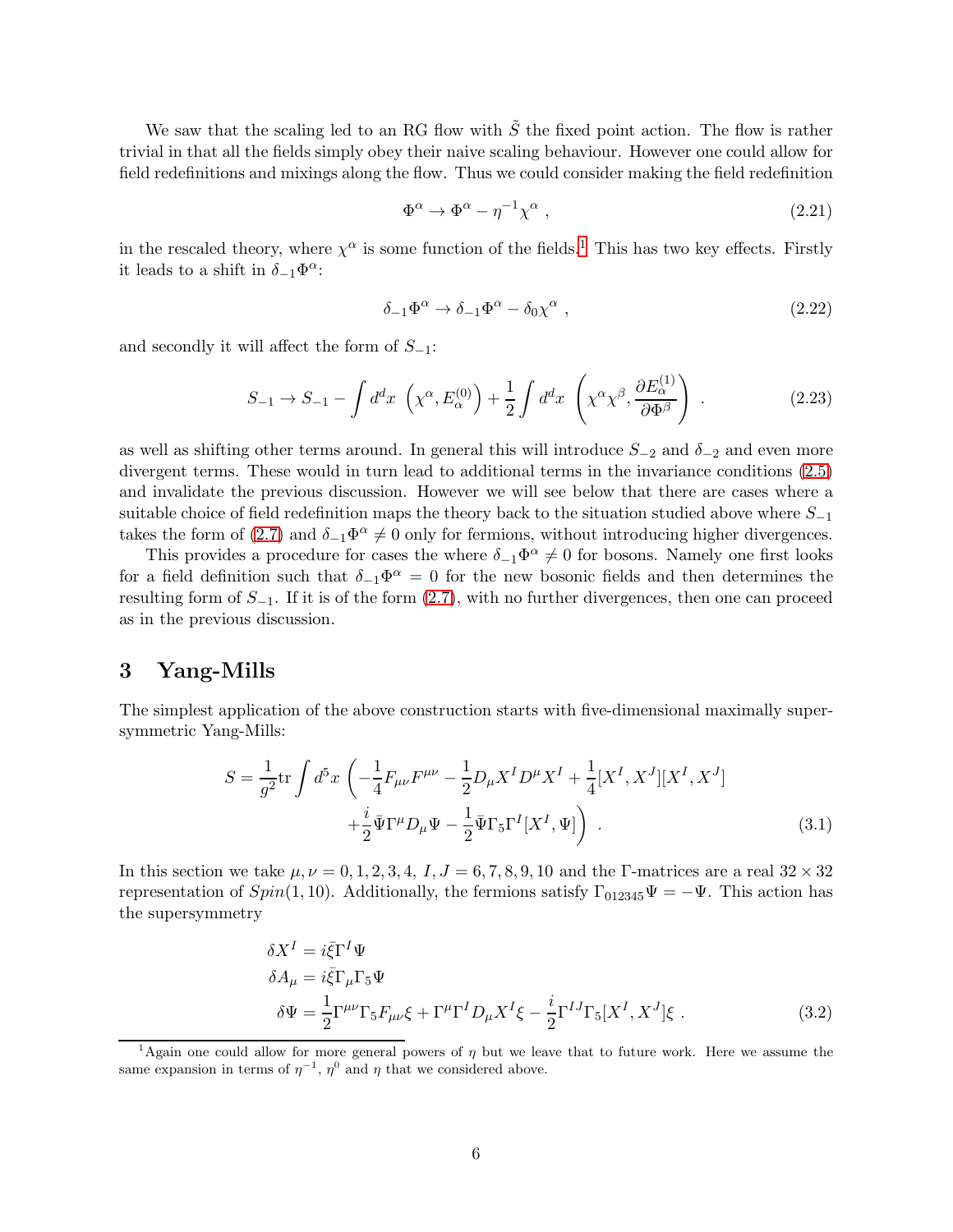with  $\Gamma_{012345}\xi = \xi$ . Next we want to consider a rescaling of the theory. In particular we take

$$
x^{0} \rightarrow \eta^{-1} x^{0}
$$
  
\n
$$
x^{i} \rightarrow \eta^{-1/2} x^{i}
$$
  
\n
$$
X^{I} \rightarrow \eta X^{I}
$$
  
\n
$$
\Psi_{+} \rightarrow \eta \Psi_{+}
$$
  
\n
$$
\Psi_{-} \rightarrow \eta^{3/2} \Psi_{-}
$$
  
\n
$$
\xi_{+} \rightarrow \eta^{-1/2} \xi_{+}
$$
  
\n
$$
\xi_{-} \rightarrow \eta^{0} \xi_{-} ,
$$
  
\n(3.3)

where  $i, j = 1, 2, 3, 4$  and we have introduced

<span id="page-6-0"></span>
$$
\Gamma_{\pm} = \frac{1}{\sqrt{2}} \left( \Gamma_0 \pm \Gamma_5 \right) , \qquad (3.4)
$$

and the corresponding projections

$$
\Psi_{\pm} = \frac{1}{2} (1 \pm \Gamma_{05}) \Psi \qquad \xi_{\pm} = \frac{1}{2} (1 \pm \Gamma_{05}) \xi \ . \tag{3.5}
$$

One can motivate this particular scaling by considering the action on multiple M5-branes in an infinitely boosted frame, as explained in the appendix.

Following the discussion above this scaling leads to

$$
S = \eta^{-1} S_{-1} + S_0 + \eta^1 S_1 , \qquad (3.6)
$$

where (we also further rescale all the positive chirality spinors by a factor of  $2^{1/4}$  and negative chirality ones by  $2^{-1/4}$  so as to agree with [\[19\]](#page-22-3))

$$
S_{-1} = \frac{1}{g^2} \text{tr} \int d^4 x \, dx^0 \left( -\frac{1}{4} F_{ij} F_{ij} \right)
$$
  
\n
$$
S_0 = \frac{1}{g^2} \text{tr} \int d^4 x \, dx^0 \left( \frac{1}{2} F_{0i} F_{0i} - \frac{1}{2} \left( D_i X^I \right) \left( D_i X^I \right) - \frac{i}{2} \bar{\Psi} \Gamma_{-} D_0 \Psi \right)
$$
  
\n
$$
+ \frac{i}{2} \bar{\Psi} \Gamma_i D_i \Psi + \frac{1}{2} \bar{\Psi} \Gamma_{-} \Gamma^I [X^I, \Psi] \right)
$$
  
\n
$$
S_1 = \frac{1}{g^2} \text{tr} \int d^4 x \, dx^0 \left( \frac{1}{2} \left( D_0 X^I \right) \left( D_0 X^I \right) - \frac{i}{4} \bar{\Psi} \Gamma_{+} D_0 \Psi \right)
$$
  
\n
$$
- \frac{1}{4} \bar{\Psi} \Gamma_{+} \Gamma^I [X^I, \Psi] + \frac{1}{4} [X^I, X^J] [X^I, X^J] \right) . \tag{3.7}
$$

The supersymmetries take the form

<span id="page-6-1"></span>
$$
\delta = \eta^{-1} \delta_{-1} + \delta_0 + \eta \delta_1 , \qquad (3.8)
$$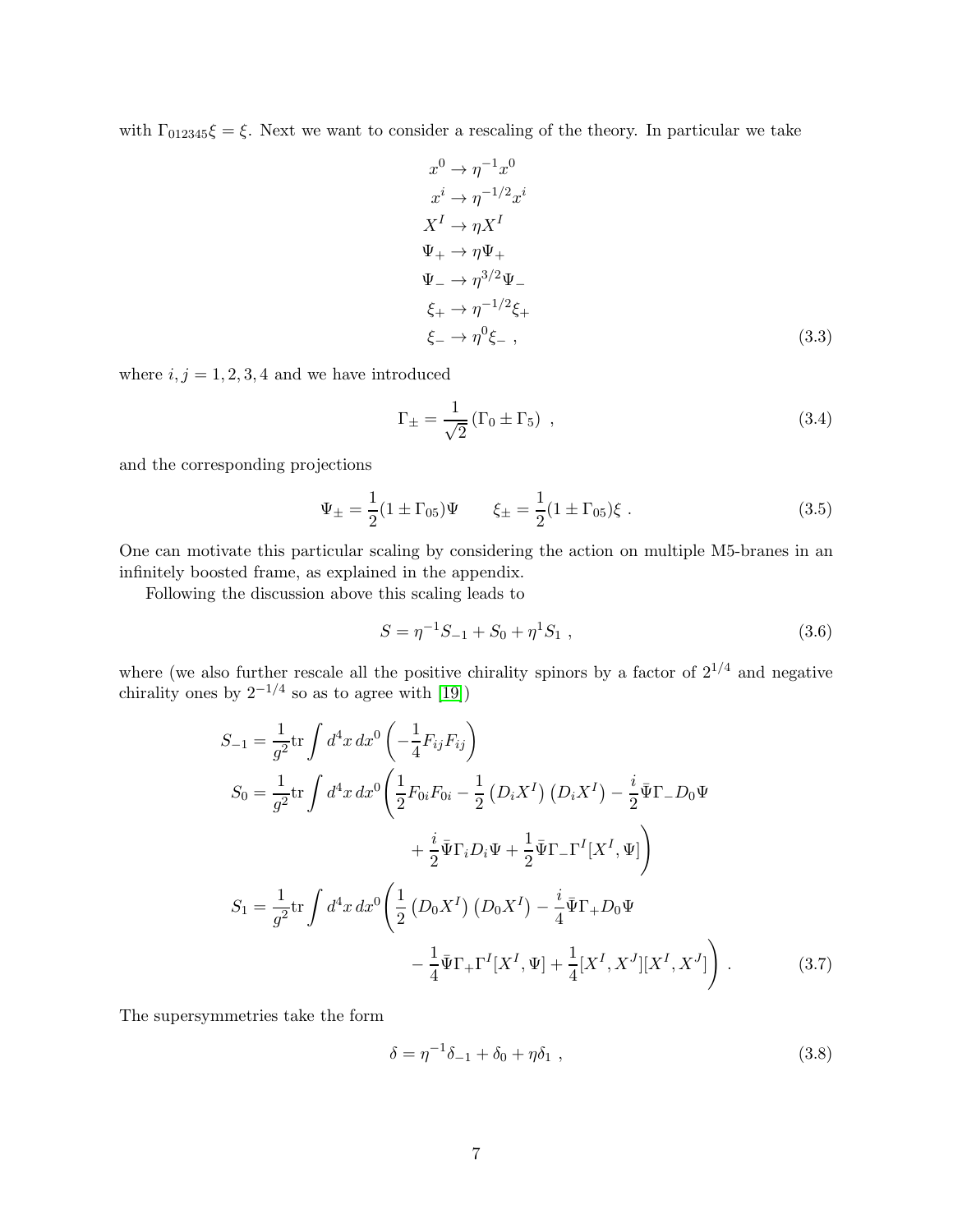with

$$
\delta_{-1}\Psi = -\frac{1}{2}F_{ij}\Gamma_{ij}\Gamma_{-}\xi\tag{3.9}
$$

$$
\delta_0 X^I = i \bar{\xi} \Gamma^I \Psi
$$
  
\n
$$
\delta_0 A_0 = i \bar{\xi} \Gamma_{-+} \Psi
$$
  
\n
$$
\delta_0 A_i = -i \bar{\xi} \Gamma_i \Gamma_{-} \Psi
$$
  
\n
$$
\delta_0 \Psi = F_{0i} \Gamma_i \Gamma_{-+} \xi + \frac{1}{4} F_{ij} \Gamma_{ij} \Gamma_{+} \xi + (D_0 X^I) \Gamma^I \Gamma_{-} \xi
$$
  
\n
$$
+ (D_i X^I) \Gamma_i \Gamma^I \xi + \frac{i}{2} [X^I, X^J] \Gamma^{IJ} \Gamma_{-} \xi
$$
\n(3.10)

$$
\delta_1 A_i = \frac{i}{2} \bar{\xi} \Gamma_i \Gamma_+ \Psi
$$
  
\n
$$
\delta_1 \Psi = \frac{1}{2} \left( D_0 X^I \right) \Gamma^I \Gamma_+ \xi - \frac{i}{4} [X^I, X^J] \Gamma^{IJ} \Gamma_+ \xi .
$$
\n(3.11)

We want to make the constraint  $S_{-1} = 0$  as weak as possible so we shift  $S_{-1}$  by a topological piece proportional to  $\varepsilon^{ijkl}$ tr $(F_{ij}F_{kl})$  to obtain

<span id="page-7-1"></span>
$$
S_{-1} = -\frac{1}{2g^2} \text{tr} \int d^4x \, dx^0 \left( F_{ij}^- F_{ij}^- \right) \tag{3.12}
$$

where  $F_{ij} = \frac{1}{2}F_{ij} - \frac{1}{4}\varepsilon_{ijkl}F_{kl}$ . In terms of the notation above we have  $a \to [ij]$ ,  $\kappa_{ab} \to \kappa_{ij,kl} =$  $-\delta_{ik}\delta_{jl}$  and  $\Omega_{ij} = \frac{1}{g}F_{ij}^{-}$ . We then find

$$
\delta_0 \Omega_{ij} = -\frac{i}{2g} \bar{\xi} \Gamma_- \Gamma_{ij} \Gamma_k D_k \Psi = -\frac{g}{2} \bar{\xi} \Gamma_- \Gamma_{ij} E^{(0)}_{\Psi}
$$
  

$$
\delta_{-1} \Psi = -\frac{1}{2} F_{ij}^- \Gamma_{ij} \Gamma_- \xi = -\frac{g}{2} \Omega_{ij} \Gamma_{ij} \Gamma_- \xi ,
$$
 (3.13)

Hence, if we take  $\Sigma_{ij}^{\Psi} = \frac{g}{2}$  $\frac{g}{2}\overline{\xi}\Gamma_{-}\Gamma_{ij}$ , with  $\Sigma_{ij}^{\alpha} = 0$  for all  $\alpha \neq \Psi$ , we indeed have

<span id="page-7-0"></span>
$$
\delta_0 \Omega_{ij} = -\Sigma_{ij}^{\Psi} E_{\Psi}^{(0)} \n\delta_{-1} \Psi = \kappa^{ij,kl} \sum_{ij}^{\Psi} \Omega_{kl} = -\omega^* \Sigma_{ij}^{\Psi} \Omega_{ij} ,
$$
\n(3.14)

where here <sup>\*</sup> is simply the Dirac conjugate. So, we are safe to proceed with the procedure. The end result is that, in the limit  $\eta \to 0$ , the theory is described by the following action

$$
S = \frac{1}{g^2} \text{tr} \int d^4 x \, dx^0 \left( \frac{1}{2} F_{0i} F_{0i} + \frac{1}{2} F_{ij} G_{ij} - \frac{1}{2} \left( D_i X^I \right) \left( D_i X^I \right) - \frac{i}{2} \bar{\Psi} \Gamma_- D_0 \Psi + \frac{i}{2} \bar{\Psi} \Gamma_i D_i \Psi + \frac{1}{2} \bar{\Psi} \Gamma_- \Gamma^I [X^I, \Psi] \right), \tag{3.15}
$$

where the new Lagrange multiplier is an anti-self-dual spatial 2-form  $G_{ij}$ . The supersymmetry variations are

$$
\delta X^{I} = i \bar{\xi} \Gamma^{I} \Psi
$$
  
\n
$$
\delta A_{0} = i \bar{\xi} \Gamma_{-+} \Psi
$$
  
\n
$$
\delta A_{i} = -i \bar{\xi} \Gamma_{i} \Gamma_{-} \Psi
$$
  
\n
$$
\delta \Psi = F_{0i} \Gamma_{i} \Gamma_{-+} \xi + \frac{1}{4} F_{ij} \Gamma_{ij} \Gamma_{+} \xi + (D_{0} X^{I}) \Gamma^{I} \Gamma_{-} \xi
$$
  
\n
$$
+ (D_{i} X^{I}) \Gamma_{i} \Gamma^{I} \xi + \frac{i}{2} [X^{I}, X^{J}] \Gamma^{I J} \Gamma_{-} \xi + \frac{1}{4} G_{ij} \Gamma_{ij} \Gamma_{-} \xi
$$
  
\n
$$
\delta G_{ij} = \frac{i}{2} \bar{\xi} \Gamma_{+} \Gamma_{k} \Gamma_{ij} D_{k} \Psi + \frac{i}{2} \bar{\xi} \Gamma_{-} \Gamma_{ij} \Gamma_{+} D_{0} \Psi + \frac{1}{2} \bar{\xi} \Gamma_{-} \Gamma_{ij} \Gamma_{+} \Gamma^{I} [X^{I}, \Psi]
$$
\n(3.16)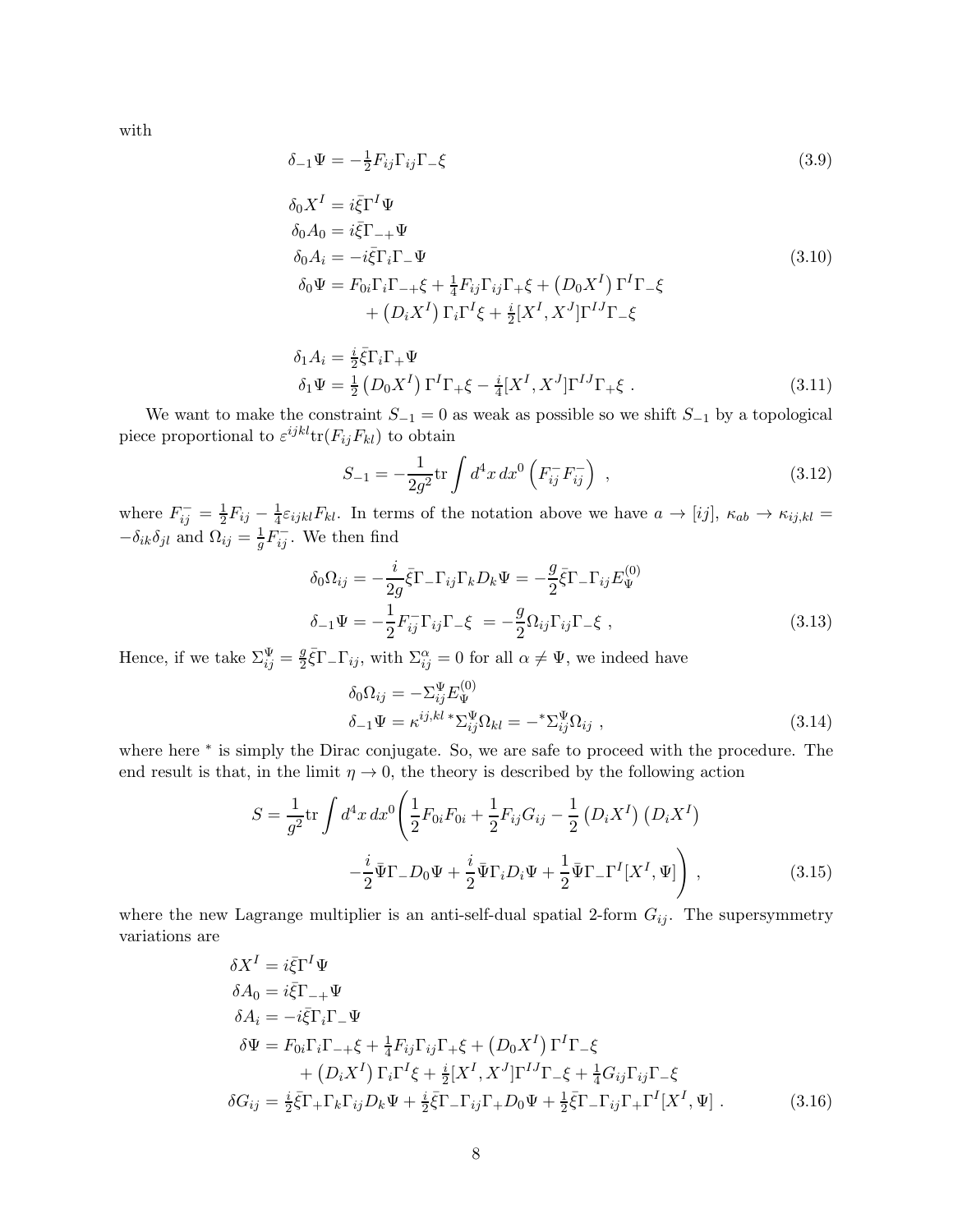This reproduces the theory first obtained in [\[19\]](#page-22-3) (but the equations of motion where found and analysed in [\[26\]](#page-23-1)). Upon integrating out  $G_{ij}$  we are stricted to the space of self-dual gauge fields on  $\mathbb{R}^4$  and the theory reduces to motion on instanton moduli space, see [\[24\]](#page-23-2).

It is easy to check that [\(3.15\)](#page-7-0) has the Liftshitz scaling symmetry [\(3.3\)](#page-6-0) provided that  $G_{ij} \rightarrow$  $\eta^2 G_{ij}$ . However one can also see that it has an additional superconformal symmetry which does not have an analogue in the original theory:

$$
\delta X^{I} = i\bar{\epsilon}\Gamma^{I}\Psi
$$
  
\n
$$
\delta A_{0} = i\bar{\epsilon}\Gamma_{-+}\Psi
$$
  
\n
$$
\delta A_{i} = -i\bar{\epsilon}\Gamma_{i}\Gamma_{-}\Psi
$$
  
\n
$$
\delta \Psi = F_{0i}\Gamma_{i}\Gamma_{-+}\epsilon + \frac{1}{4}F_{ij}\Gamma_{ij}\Gamma_{+}\epsilon + (D_{0}X^{I})\Gamma^{I}\Gamma_{-}\epsilon + (D_{i}X^{I})\Gamma_{i}\Gamma^{I}\epsilon
$$
  
\n
$$
+ \frac{i}{2}[X^{I}, X^{J}]\Gamma^{IJ}\Gamma_{-}\epsilon + \frac{1}{4}G_{ij}\Gamma_{ij}\Gamma_{-}\epsilon - 4X^{I}\Gamma^{I}\zeta_{-}
$$
  
\n
$$
\delta G_{ij} = \frac{i}{2}\bar{\epsilon}\Gamma_{+}\Gamma_{k}\Gamma_{ij}D_{k}\Psi + \frac{i}{2}\bar{\epsilon}\Gamma_{-}\Gamma_{ij}\Gamma_{+}D_{0}\Psi + \frac{1}{2}\bar{\epsilon}\Gamma_{-}\Gamma_{ij}\Gamma_{+}\Gamma^{I}[X^{I}, \Psi] + 3i\bar{\zeta}_{-}\Gamma_{+}\Gamma_{ij}\Psi , \qquad (3.17)
$$

where now  $\epsilon = \xi + x^0 \Gamma_+ \zeta_- + x^i \Gamma_i \zeta_-$ . Thus there are 16 supersymmetries parameterized by a constant  $\xi$  and an additional 8 superconformal supersymmetries parameterized by a constant  $\zeta$ . These are consistent with the 32 super(conformal) symmetries of the M5-brane theory reduced on a null direction  $x^-$  with the restriction that all fields and supersymmetries are independent of  $x^-$  (which explains why there is no  $\zeta_+$  superconformal symmetry as the resulting  $\xi$  would be linear in  $x^-$ ).

#### 3.1 A 1-parameter family of alternatives

We could ask what would happen had we not shifted  $S_{-1}$  by a topological piece. Indeed, there is a 1-parameter family of ways in which we can write  $S_{-1}$ , each related by a shift by some multiple of  $\varepsilon^{ijkl}$ tr $(F_{ij}F_{kl})$ . It's easily seen that the form we chose is the unique choice such that the integrand [\(2.10\)](#page-3-1) vanishes identically. Otherwise, it is equal to a boundary term, thanks to the Bianchi identity for  $F_{ij}$ .

What this boils down to is the fact that, for other choices of the boundary term, we must also relax the condition that  $G_{ij}$  be anti-self-dual and allow it to be a general spatial 2-form. One finds that  $\delta G_{ij}$  is then shifted by

$$
\delta G_{ij} \to \delta G_{ij} + i\alpha \bar{\epsilon} \Gamma_{+} \Gamma_{ijk} D_k \Psi = \delta G_{ij} + \frac{i\alpha}{2} \underbrace{(\bar{\epsilon} \Gamma_{+} \Gamma_{ij} \Gamma_k D_k \Psi}_{\text{self-dual}} + \underbrace{\bar{\epsilon} \Gamma_{+} \Gamma_k \Gamma_{ij} D_k \Psi}_{\text{anti-self-dual}}),
$$
(3.18)

for some  $\alpha \in \mathbb{R}$ . For any  $\alpha \neq 0$ ,  $\delta G_{ij}$  has both non-zero self-dual and anti-self-dual parts, and we are forced to regard  $G_{ij}$  as a generic 2-form. Upon integrating out such a  $G_{ij}$ , we have the flat connection condition  $F_{ij} = 0$ .

Thus, the theory described by the action [\(3.15\)](#page-7-0) can be seen as a special case, where  $\alpha = 0$ ,  $\delta G_{ij}^{+} = 0$ , and we are safely able to regard  $G_{ij}$  as anti-self-dual. As we've already mentioned, integrating out  $G_{ij}$  puts us onto instanton moduli space, with instanton number  $k \geq 0$ . Of course in the trivial sector  $(k = 0)$ , the condition is simply  $F_{ij} = 0$ . Thus, we haven't lost anything by going to this special case,  $\alpha = 0$ . Notably, however, we see that only the instanton sectors (as opposed to anti-instanton) are accessible. Of course the reverse would be the case if we'd instead chosen  $x^+$  as our null-compactified direction.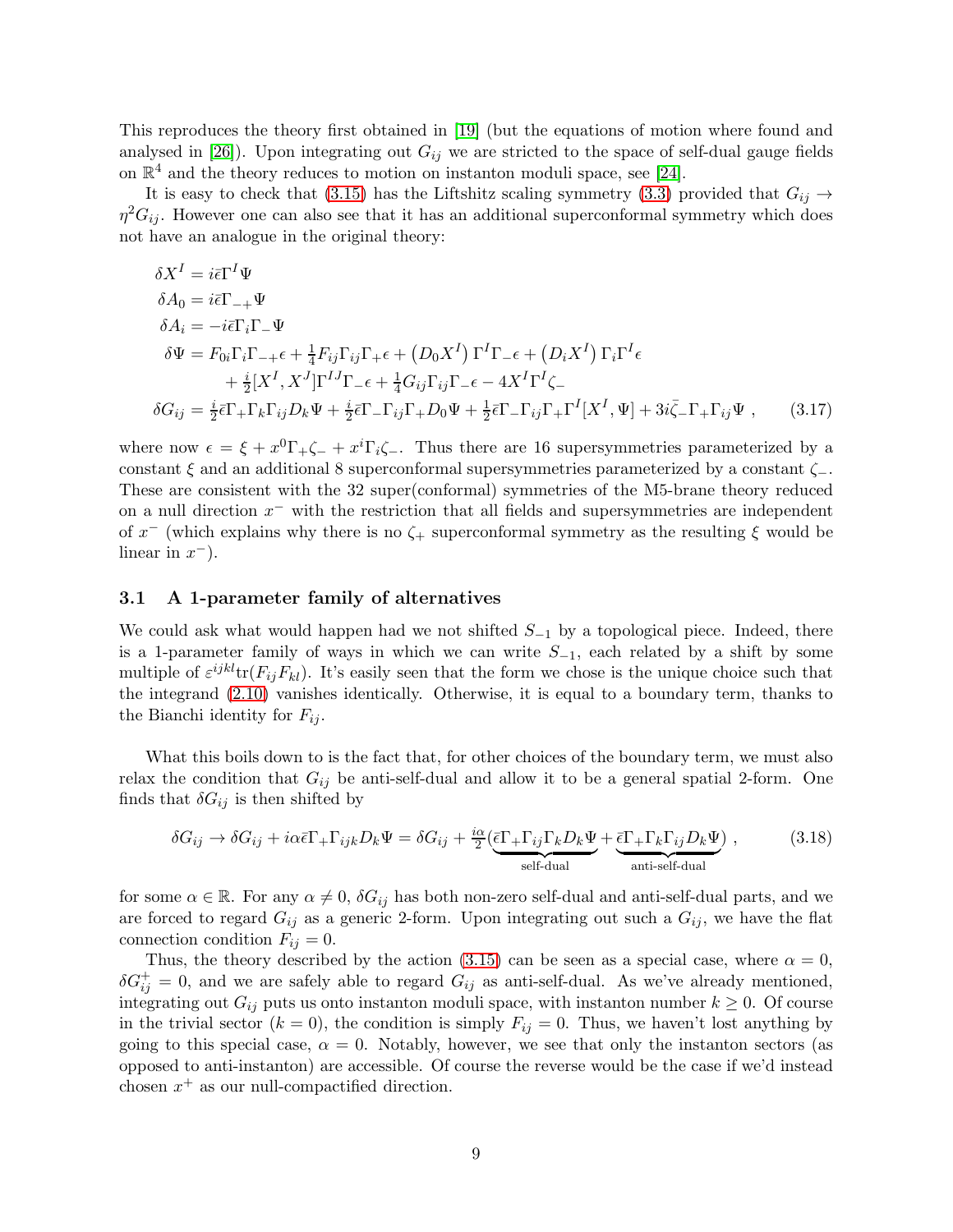# 4 Chern-Simons-Matter

We now turn our attention to similar limits of worldvolume theories for multiple M2-branes. In [\[23\]](#page-23-3), a non-Lorentzian variant of the  $\mathcal{N} = 8$  BLG theory was constructed from the (2,0) system of [\[25,](#page-23-4)[26\]](#page-23-1). It was further explained that this system is U-dual to the DLCQ description of M5-branes. As we have just seen, the latter can be obtained via a scaling limit of five-dimensional maximally supersymmetric Yang-Mills. Thus we expect that a similar scaling limit of the  $\mathcal{N} = 8$ theory will obtain the theory of [\[23\]](#page-23-3).

We first look at the  $\mathcal{N} = 8$  theory, where it turns out there is essentially a unique way in which we must scale the fields and coordinates in order to arrive at the theory of [\[19\]](#page-22-3). In section [4.2,](#page-14-0) we apply the same scaling to the ABJM/ABJ action, and thus derive the associated non-Lorentzian fixed-point theory, which nonetheless still has manifest  $\mathcal{N} = 6$  supersymmetry.

### 4.1  $\mathcal{N} = 8$

Our starting point is the regular  $\mathcal{N} = 8$  theory [\[27,](#page-23-5) [28\]](#page-23-6). The dynamical fields take values in a three-algebra V with invariant inner product  $\langle \cdot, \cdot \rangle$  and totally anti-symmetric product

$$
[\cdot,\cdot,\cdot]:\mathcal{V}\otimes\mathcal{V}\otimes\mathcal{V}\to\mathcal{V},\qquad(4.1)
$$

which acts on itself as a derivation,

$$
[U, V, [X, Y, Z]] = [[U, V, X], Y, Z] + [X, [U, V, Y], Z] + [X, Y, [U, V, Z]]
$$
\n(4.2)

Additionally, the three-algebra generates a Lie-algebra  $\mathcal G$  by the analogue of the adjoint map,  $X \to \varphi_{U,V}(X) = [U, V, X]$  for any  $U, V \in \mathcal{V}$ . This naturally induces an invariant inner product  $(\cdot, \cdot)$  on  $\mathcal{G}$ , which satisfies

$$
(T, \varphi_{U,V}) = \langle T(U), V \rangle , \qquad (4.3)
$$

for any  $T \in \mathcal{G}$  and  $U, V \in \mathcal{V}$ .

The action is

$$
S = \int d^3x \left( -\frac{1}{2} \langle D_{\mu} X^I, D^{\mu} X^I \rangle - \frac{1}{12} \langle \left[ X^I, X^J, X^K \right], \left[ X^I, X^J, X^K \right] \rangle + \frac{i}{2} \langle \bar{\Psi}, \Gamma^{\mu} D_{\mu} \Psi \rangle \right. \\ \left. + \frac{i}{4} \langle \bar{\Psi}, \Gamma^{IJ} \left[ X^I, X^J, \Psi \right] \rangle + \frac{1}{2} \epsilon^{\mu \nu \lambda} \left( (A_m, \partial_n A_p) - \frac{2}{3} \left( A_\mu, A_\nu A_\lambda \right) \right) \right), \tag{4.4}
$$

where in this section  $\mu, \nu, \lambda = 0, 1, 2$ , and we use the convention  $\epsilon^{012} = -1$ . The scalars  $X^I$ ,  $I = 3, 4, \ldots, 10$  and 32-component real spinors  $\Psi$  take values in V, while the gauge field  $A_\mu$  takes values in G. We take the field strength to be  $F_{\mu\nu} = -[D_{\mu}, D_{\nu}] = \partial_{\mu}A_{\nu} - \partial_{\nu}A_{\mu} - [A_{\mu}, A_{\nu}]$ . The spinors additionally satisfy  $\Gamma_{012}\Psi = -\Psi$ . We have

$$
D_{\mu}X^{I} = \partial_{\mu}X^{I} - A_{\mu}\left(X^{I}\right) , \qquad (4.5)
$$

and similarly for Ψ. The theory possesses 16 supercharges corresponding to rigid supersymmetry, and an additional 16 corresponding to superconformal symmetry. In particular, we have  $\delta S = 0$ , with

$$
\delta X^{I} = i\bar{\epsilon}\Gamma^{I}\Psi
$$
  
\n
$$
\delta\Psi = (D_{\mu}X^{I})\Gamma^{\mu}\Gamma^{I}\epsilon - \frac{1}{6}\left[X^{I}, X^{J}, X^{K}\right]\Gamma^{IJK}\epsilon - \frac{1}{3}X^{I}\Gamma^{I}\Gamma^{\mu}\partial_{\mu}\epsilon
$$
  
\n
$$
\delta A_{\mu}(\cdot) = i\bar{\epsilon}\Gamma_{\mu}\Gamma^{I}\left[X^{I}, \Psi, \cdot\right],
$$
\n(4.6)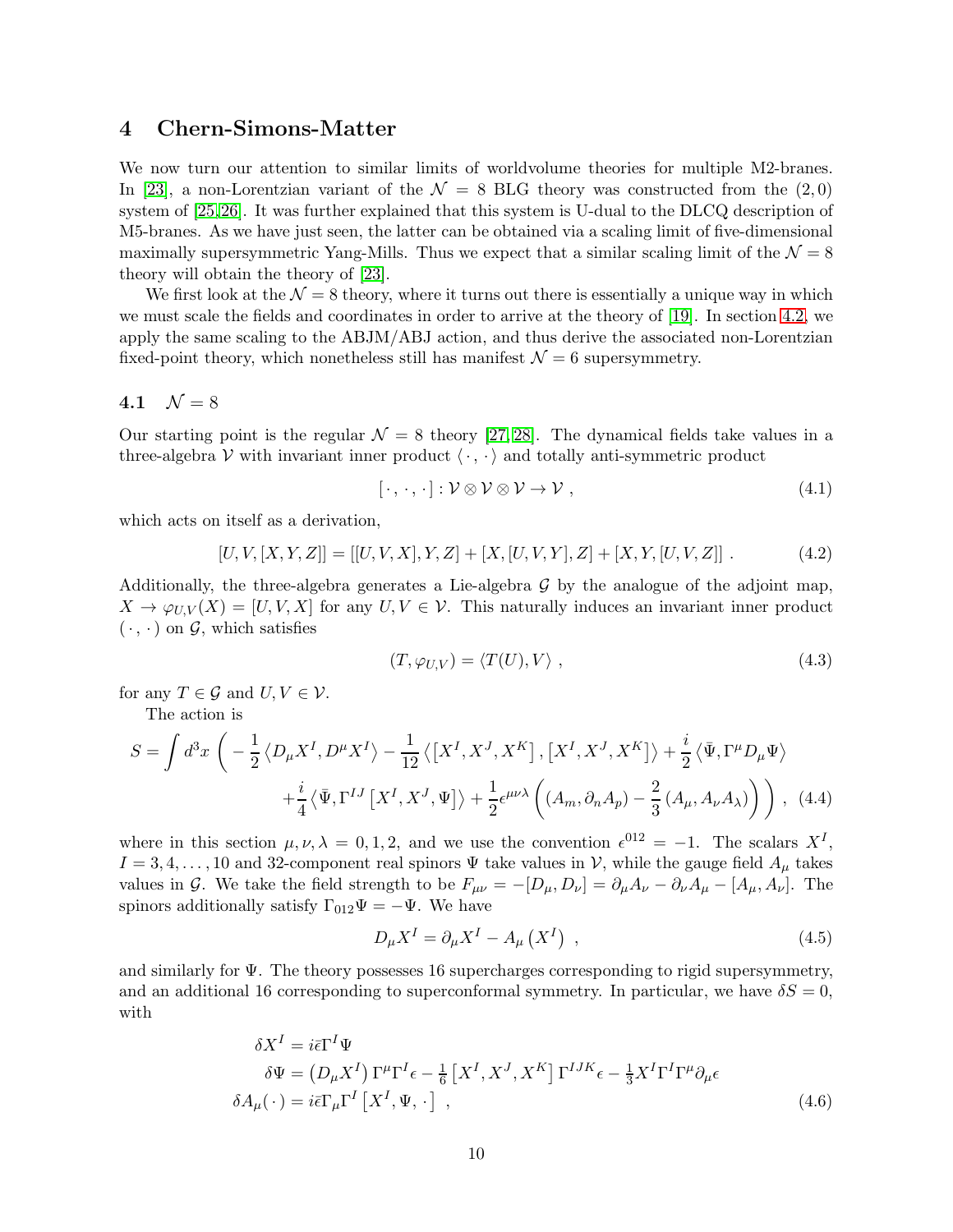where  $\epsilon$  takes the form  $\epsilon = \xi + x^{\mu} \Gamma_{\mu} \zeta$ . We additionally have  $\Gamma_{012} \xi = \xi$  and  $\Gamma_{012} \zeta = \zeta$ , and so  $\Gamma_{012}\epsilon = \epsilon.$ 

Motivated by the theory obtained in [\[19\]](#page-22-3), we first introduce complex coordinate on the worldvolume  $z = x^1 + ix^2$ . We also combine two of the off-brane scalars into a complex pair,  $Z = X^3 + iX^4$ , while labelling the rest  $X^A$  with  $A = 5, 6, \ldots, 10$ . Further, we split spinors into definite chiralities under the  $\Gamma_{034} = -2i\Gamma_0\Gamma_{Z\bar{Z}}$ , so that  $e.g. \Psi_{\pm} := \frac{1}{2} (1 \pm \Gamma_{034}) \Psi$ .

Given this form of S and  $\delta$ , we consider the scaling

$$
x^{0} \rightarrow \eta^{-1} x^{0}
$$
  
\n
$$
z, \bar{z} \rightarrow \eta^{-1/2} z, \bar{z}
$$
  
\n
$$
z, \bar{z} \rightarrow \eta^{-1/2} z, \bar{z}
$$
  
\n
$$
z, \bar{z} \rightarrow Z, \bar{Z}
$$
  
\n
$$
x^{A} \rightarrow \eta^{1/2} X^{A}
$$
  
\n
$$
\Psi_{+} \rightarrow \eta^{1/2} \Psi_{+}
$$
  
\n
$$
\Psi_{-} \rightarrow \eta \Psi_{-}.
$$
  
\n
$$
(4.7)
$$

The scaling of  $\xi$  and<br>  $\zeta$  imply that it terms of  $\epsilon_\pm$  we have

$$
\epsilon_{+} \to \eta^{-1/2} \left( \left( 1 - z\partial - \bar{z}\bar{\partial} \right) \epsilon_{+} + \eta \left( z\partial + \bar{z}\bar{\partial} \right) \epsilon_{+} \right) \n\epsilon_{-} \to \epsilon_{-} .
$$
\n(4.8)

After this scaling, the action is of the form  $S = \eta^{-1}S_{-1} + S_0 + \eta S_1$ , with

$$
S_{-1} = \int d^3x \left( -\langle DZ, \bar{D}\bar{Z} \rangle - \langle D\bar{Z}, \bar{D}Z \rangle + \frac{1}{8} \langle \left[ X^A, Z, \bar{Z} \right], \left[ X^A, Z, \bar{Z} \right] \rangle + \frac{1}{4} \langle \bar{\Psi}_+, \Gamma_0 \left[ Z, \bar{Z}, \Psi_+ \right] \rangle \right) \tag{4.9}
$$

$$
S_0 = \int d^3x \left( \frac{1}{2} \left\langle D_0 Z, D_0 \bar{Z} \right\rangle - 2 \left\langle D X^A, \bar{D} X^A \right\rangle - \frac{1}{4} \left\langle \left[ X^A, X^B, Z \right], \left[ X^A, X^B, \bar{Z} \right] \right\rangle \right) \tag{4.10}
$$

$$
-\frac{i}{2}\langle\bar{\Psi}_{+},\Gamma_{0}D_{0}\Psi_{+}\rangle+2i\langle\bar{\Psi}_{+},\left(\Gamma_{z}\bar{D}+\Gamma_{\bar{z}}D\right)\Psi_{-}\rangle-\frac{1}{4}\langle\bar{\Psi}_{-},\Gamma_{0}\left[Z,\bar{Z},\Psi_{-}\right]\rangle
$$

$$
+i\langle\bar{\Psi}_{+},\Gamma^{A}\Gamma_{Z}\left[X^{A},Z,\Psi_{-}\right]\rangle+i\langle\bar{\Psi}_{+},\Gamma^{A}\Gamma_{\bar{Z}}\left[X^{A},\bar{Z},\Psi_{-}\right]\rangle+\frac{i}{4}\langle\bar{\Psi}_{+},\Gamma^{AB}\left[X^{A},X^{B},\Psi_{+}\right]\rangle
$$

$$
+i\left((A_{0},F_{z\bar{z}})+(A_{\bar{z}},F_{0z})+(A_{z},F_{\bar{z}0})+(A_{0},[A_{z},A_{\bar{z}}])\right)\right)
$$

$$
S_{1} = \int d^{3}x\left(\frac{1}{2}\langle D_{0}X^{A},D_{0}X^{A}\rangle-\frac{1}{12}\langle\left[X^{A},X^{B},X^{C}\right],\left[X^{A},X^{B},X^{C}\right]\rangle\right)
$$

$$
-\frac{i}{2}\langle\bar{\Psi}_{-},\Gamma_{0}D_{0}\Psi_{-}\rangle+\frac{i}{4}\langle\bar{\Psi}_{-},\Gamma^{AB}\left[X^{A},X^{B},\Psi_{-}\right]\rangle\right).
$$
(4.11)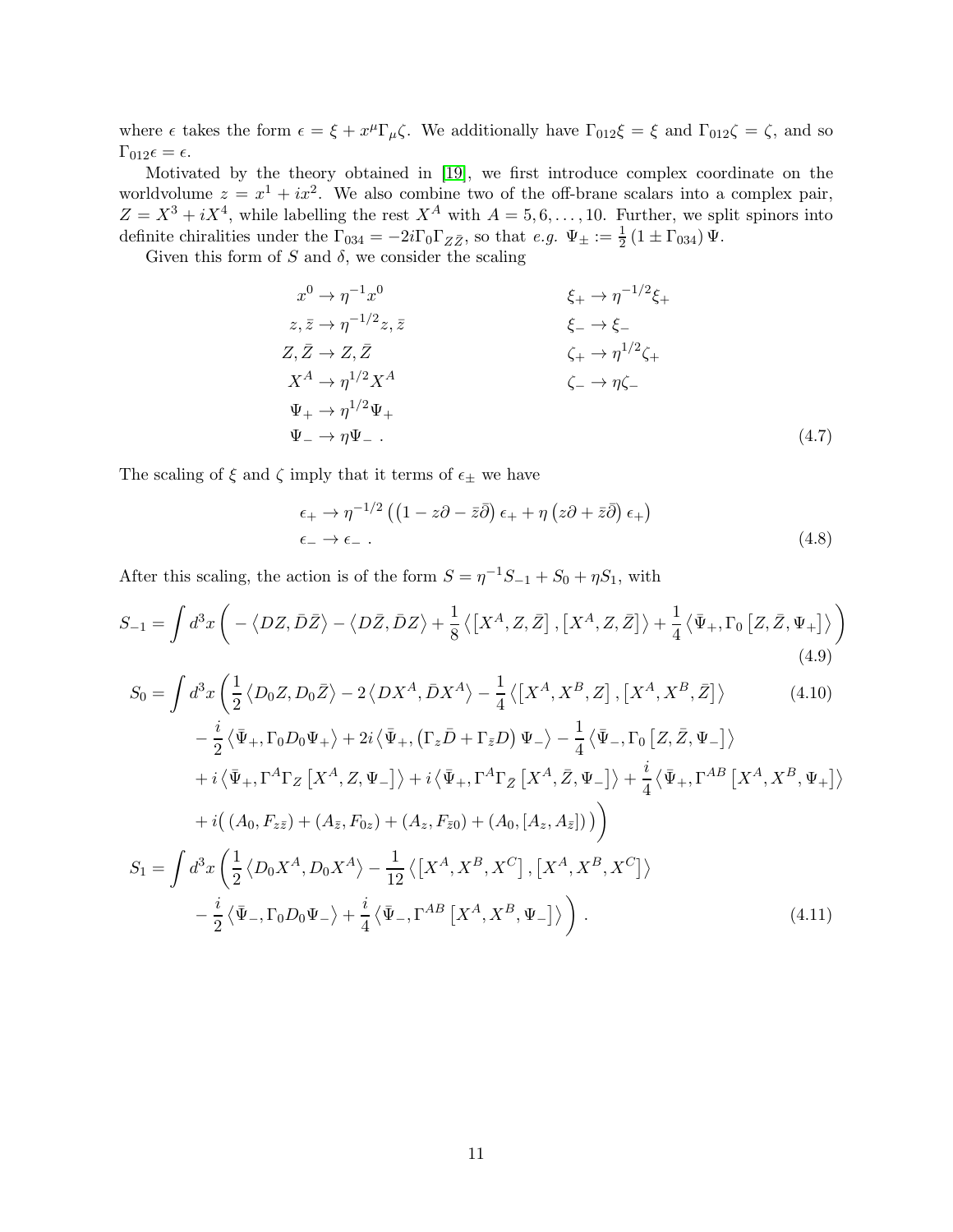This action is invariant under  $\delta = \eta^{-1}\delta_{-1} + \delta_0 + \eta \delta_1$ , with

$$
\delta_{-1}\Psi_{-} = 2(\bar{D}Z)\Gamma_{z}\Gamma_{Z}(1-z\bar{\partial})\epsilon_{+} + 2(\bar{D}\bar{Z})\Gamma_{z}\Gamma_{Z}(1-z\partial)\epsilon_{+} \qquad (4.12)
$$
\n
$$
+\frac{1}{2}[X^{A}, Z, \bar{Z}] \Gamma^{A}\Gamma_{0}(1-z\partial - \bar{z}\bar{\partial})\epsilon_{+} \qquad (4.12)
$$
\n
$$
\delta_{-1}A_{0}(\cdot) = -\bar{\epsilon}_{+1}\Gamma_{Z}[Z, \Psi_{+}, \cdot] + \bar{\epsilon}_{+1}\Gamma_{Z}[\bar{Z}, \Psi_{+}, \cdot] \qquad (4.13)
$$
\n
$$
\delta_{0}Z = 2i((1-z\bar{\partial})\bar{\epsilon}_{+})\Gamma_{Z}\Psi_{+} \qquad (4.13)
$$
\n
$$
\delta_{0}Z = 2i((1-z\bar{\partial})\bar{\epsilon}_{+})\Gamma_{Z}\Psi_{+} \qquad (4.13)
$$
\n
$$
\delta_{0}Z = 2i((1-z\bar{\partial})\bar{\epsilon}_{+})\Gamma_{Z}\Psi_{+} \qquad (4.13)
$$
\n
$$
\delta_{0}Z = 2i((1-z\bar{\partial})\bar{\epsilon}_{+})\Gamma_{Z}\Psi_{+} \qquad (4.14)
$$
\n
$$
-\frac{1}{2}[X^{A}, X^{B}, Z]\Gamma^{A} \Psi_{-} + i\bar{\epsilon}_{-1}\Gamma^{A}\Psi_{+} \qquad -\bar{\epsilon}_{2}\bar{\rho}\Gamma_{A}(\Gamma_{+}z\bar{\partial})\epsilon_{+} + 2(\bar{D}X^{A})\Gamma_{z}\Gamma_{A}A(\Gamma_{-}z\bar{\partial})\epsilon_{+} + \frac{1}{2}[\bar{X}^{A}, X^{B}, Z]\Gamma^{A} \Gamma_{Z}(\Gamma_{-}z\bar{\partial})\epsilon_{+} + \frac{1}{2}[\bar{X}^{A}, X^{B}, Z]\Gamma^{A} \Gamma_{Z}(\Gamma_{-}z\bar{\partial})\epsilon_{+} + \frac{1}{2}[\bar{X}^{A}, X^{B}, Z]\Gamma^{A} \Gamma_{Z}(\Gamma_{-}z\bar{\partial})\epsilon_{+} + \frac{1}{2}[\bar{X}^{A}, X^{B}, Z]\Gamma^{A} \Gamma_{Z}(\Gamma_{-}z\bar{\partial})\epsilon_{+} + \frac{1}{2}[\bar{X}^{A}, X^{B
$$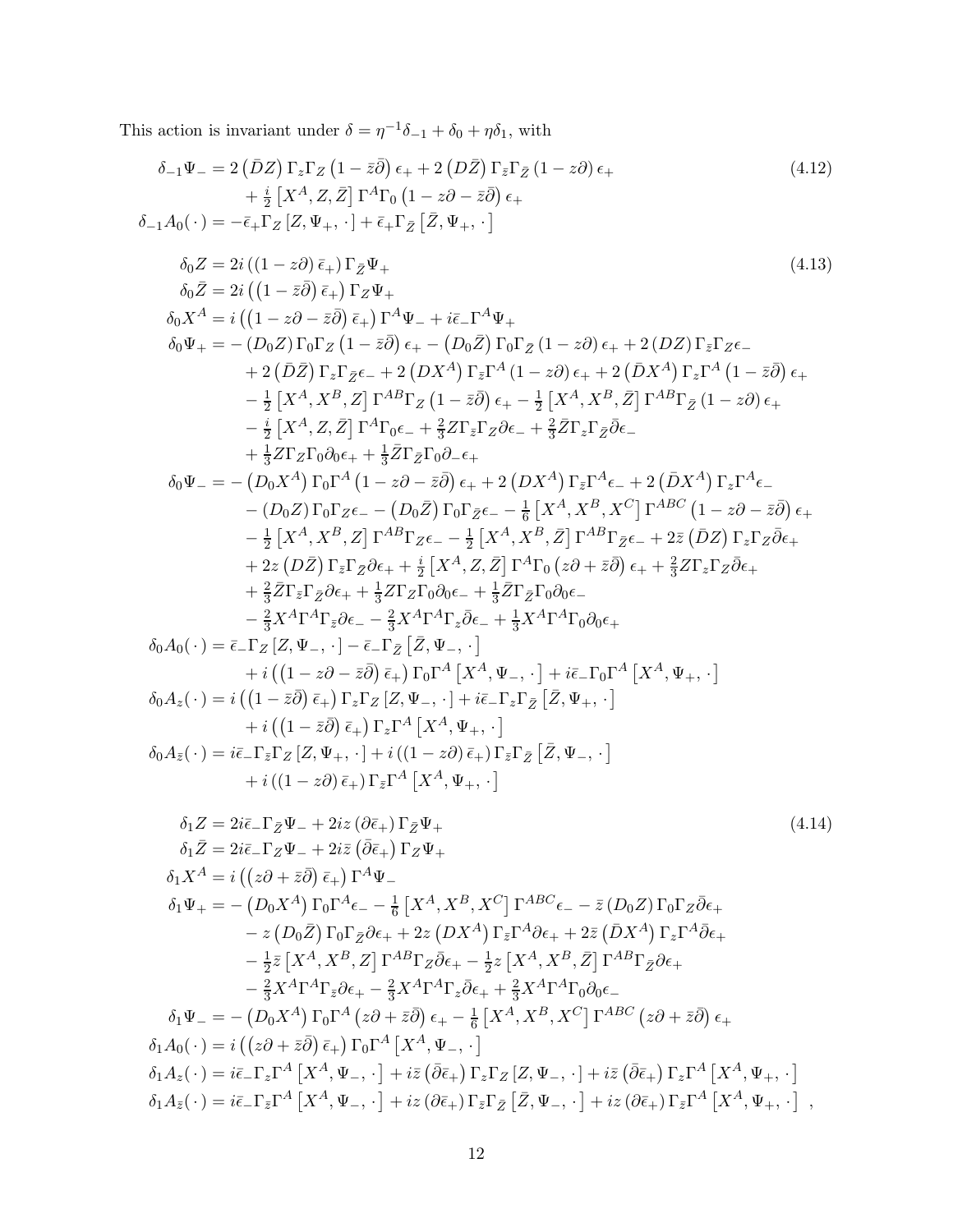and  $\epsilon = \xi + x^{\mu} \Gamma_{\mu} \zeta = \xi + \left( x^{0} \Gamma_{0} + z \Gamma_{z} + \bar{z} \Gamma_{\bar{z}} \right) \zeta.$ 

We see that  $S_{-1}$  is not of the form [\(2.7\)](#page-2-2), and also that  $\delta_{-1}$  acts non-trivially on the bosonic field  $A_0$ , as well as  $\Psi$ <sub>−</sub>. However, observe that

$$
\delta_{-1}A_0(\,\cdot\,)-\frac{i}{2}\delta_0\left[Z,\bar{Z},\,\cdot\,\right]=0\ .\tag{4.15}
$$

Thus, following the discussion in section [\(2.2\)](#page-4-1), we consider the following field redefiniton:

$$
A_0 \to \hat{A}_0 = A_0 + \frac{1}{\eta} \frac{i}{2} [Z, \bar{Z}, \cdot] . \tag{4.16}
$$

We can now calculate how both the action and the supersymmetry field transformations are changed. As described in section [2.2,](#page-4-1) we find corrections to  $S_{-1}$  arising from terms linear in  $\hat{A}_0$ in  $S_0$ , as well as from terms quadratic in  $\hat{A}_0$  in  $S_1$ . Similarly,  $S_0$  is corrected by terms linear in  $\hat{A}_0$  in  $S_1$ .

The resulting shift of the action is

$$
S_{-1} \rightarrow S_{-1} + \int d^3x \left( -\langle \bar{Z}, F_{z\bar{z}}(Z) \rangle - \frac{1}{8} \langle \left[ X^A, Z, \bar{Z} \right], \left[ X^A, Z, \bar{Z} \right] \rangle - \frac{1}{4} \langle \bar{\Psi}_+, \Gamma_0 \left[ Z, \bar{Z}, \Psi_+ \right] \rangle \right)
$$
  

$$
S_0 \rightarrow S_0 + \int d^3x \left( -\frac{i}{2} \langle D_0 X^A, \left[ X^A, Z, \bar{Z} \right] \rangle - \frac{1}{4} \langle \bar{\Psi}_-, \Gamma_0 \left[ Z, \bar{Z}, \Psi_- \right] \rangle \right), \tag{4.17}
$$

while the supersymmetry transformations are shifted by

$$
\delta_{-1}\Psi_{-} \rightarrow \delta_{-1}\Psi_{-} - \frac{i}{2} \left[ X^{A}, Z, \bar{Z} \right] \Gamma^{A} \Gamma_{0} \left( 1 - z\partial - \bar{z}\bar{\partial} \right) \epsilon_{+} \n\delta_{-1}A_{0}(\cdot) \rightarrow \delta_{-1}A_{0}(\cdot) + \bar{\epsilon}_{+}\Gamma_{Z} \left[ Z, \Psi_{+}, \cdot \right] - \bar{\epsilon}_{+}\Gamma_{\bar{Z}} \left[ \bar{Z}, \Psi_{+}, \cdot \right] \n\delta_{0}\Psi_{+} \rightarrow \delta_{0}\Psi_{+} - \frac{i}{2} \left[ X^{A}, Z, \bar{Z} \right] \Gamma^{A} \Gamma_{0} \epsilon_{-} \n\delta_{0}\Psi_{-} \rightarrow \delta_{0}\Psi_{-} - \frac{i}{2} \left[ X^{A}, Z, \bar{Z} \right] \Gamma^{A} \Gamma_{0} \left( z\partial + \bar{z}\bar{\partial} \right) \epsilon_{+} \n\delta_{0}A_{0}(\cdot) \rightarrow \delta_{0}A_{0}(\cdot) + \bar{\epsilon}_{-}\Gamma_{Z} \left[ Z, \Psi_{-}, \cdot \right] - \bar{\epsilon}_{-}\Gamma_{\bar{Z}} \left[ \bar{Z}, \Psi_{-}, \cdot \right] \ .
$$
\n(4.18)

In particular we find that

$$
S_{-1} = \int d^3x \, \left(-2\left\langle \bar{D}Z, D\bar{Z} \right\rangle\right) \tag{4.19}
$$

and

$$
\delta_{-1}\Psi_{-} = 2\left(\bar{D}Z\right)\Gamma_{z}\Gamma_{Z}\left(1-\bar{z}\bar{\partial}\right)\epsilon_{+} + 2\left(D\bar{Z}\right)\Gamma_{\bar{z}}\Gamma_{\bar{Z}}\left(1-z\partial\right)\epsilon_{+}\,,\tag{4.20}
$$

with  $\delta_{-1}$  vanishing on all other fields.

The theory is now in the correct form to proceed. We introduce Lagrange multiplier field  $H$ , in the same representation of G as Z, and imposing the condition  $DZ=0$ . The end result is that in the  $\eta \to 0$  limit, the theory is described by the action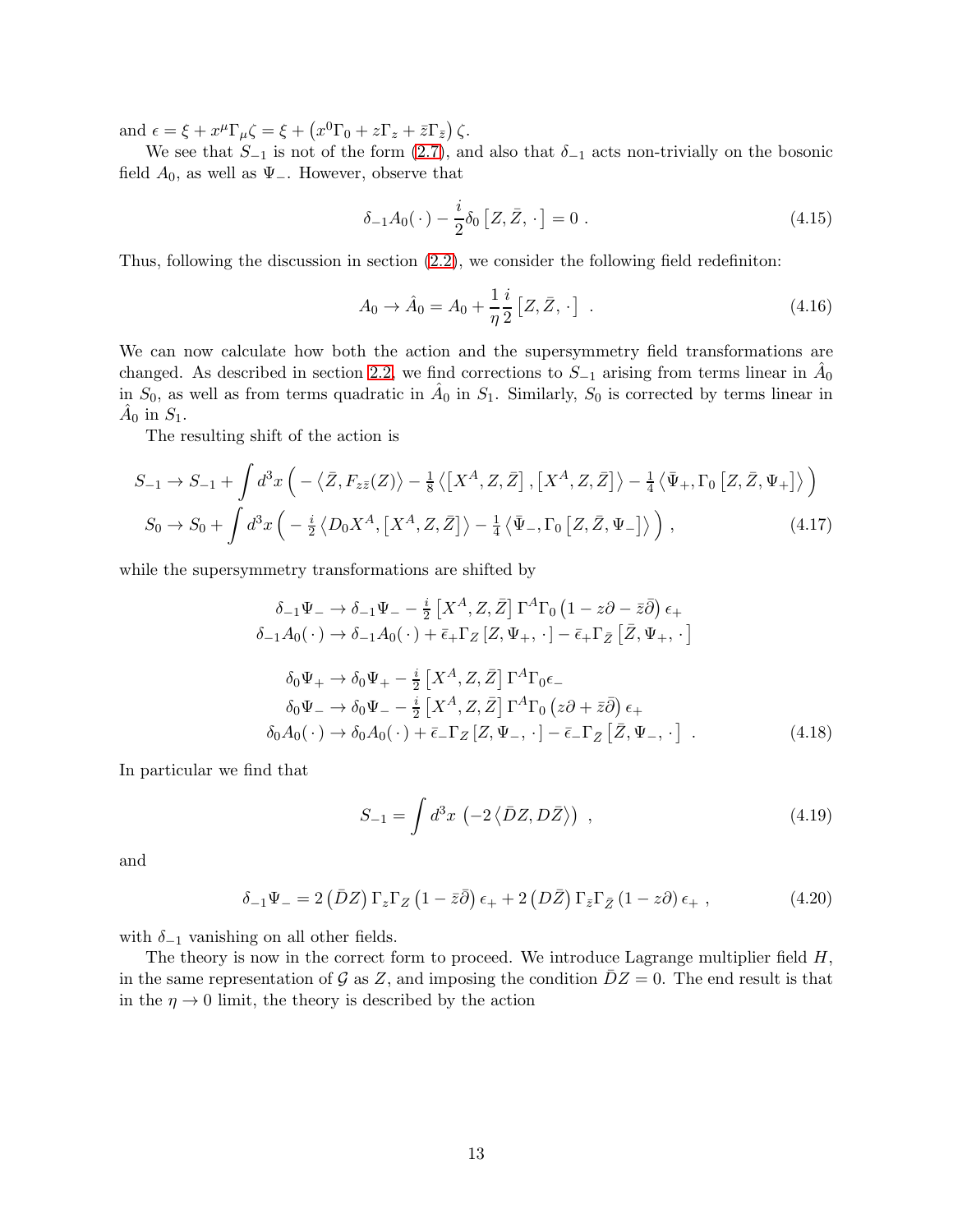$$
\tilde{S} = \int d^3x \left( \frac{1}{2} \langle D_0 Z, D_0 \bar{Z} \rangle - 2 \langle DX^A, \bar{D}X^A \rangle + \langle H, \bar{D}Z \rangle + \langle \bar{H}, D\bar{Z} \rangle \right)
$$
  
\n
$$
- \frac{1}{4} \langle \left[ X^A, X^B, Z \right], \left[ X^A, X^B, \bar{Z} \right] \rangle - \frac{i}{2} \langle D_0 X^A, \left[ X^A, Z, \bar{Z} \right] \rangle - \frac{i}{2} \langle \bar{\Psi}_+, \Gamma_0 D_0 \Psi_+ \rangle
$$
  
\n
$$
+ 2i \langle \bar{\Psi}_+, (\Gamma_z \bar{D} + \Gamma_{\bar{z}} D) \Psi_- \rangle - \frac{1}{2} \langle \bar{\Psi}_-, \Gamma_0 \left[ Z, \bar{Z}, \Psi_- \right] \rangle + i \langle \bar{\Psi}_+, \Gamma^A \Gamma_Z \left[ X^A, Z, \Psi_- \right] \rangle
$$
  
\n
$$
+ i \langle \bar{\Psi}_+, \Gamma^A \Gamma_{\bar{Z}} \left[ X^A, \bar{Z}, \Psi_- \right] \rangle + \frac{i}{4} \langle \bar{\Psi}_+, \Gamma^{AB} \left[ X^A, X^B, \Psi_+ \right] \rangle
$$
  
\n
$$
+ i \left( (A_0, F_{z\bar{z}}) + (A_{\bar{z}}, F_{0z}) + (A_z, F_{\bar{z}0}) + (A_0, [A_z, A_{\bar{z}}]) \right) \right),
$$
 (4.21)

which is invariant under

$$
\tilde{\delta Z} = 2i((1 - \bar{z}\partial)\bar{\epsilon}_{+})\Gamma_{Z}\Psi_{+}
$$
\n
$$
\tilde{\delta Z} = 2i((1 - \bar{z}\partial)\bar{\epsilon}_{+})\Gamma_{Z}\Psi_{+}
$$
\n
$$
\tilde{\delta X}^{A} = i((1 - z\partial - \bar{z}\partial)\bar{\epsilon}_{+})\Gamma^{A}\Psi_{-} + i\bar{\epsilon}_{-}\Gamma^{A}\Psi_{+}
$$
\n
$$
\tilde{\delta X}^{A} = i((1 - z\partial - \bar{z}\partial)\bar{\epsilon}_{+})\Gamma^{A}\Psi_{-} + i\bar{\epsilon}_{-}\Gamma^{A}\Psi_{+}
$$
\n
$$
\tilde{\delta}\Psi_{+} = -(D_{0}Z)\Gamma_{0}\Gamma_{Z}(1 - \bar{z}\partial)\epsilon_{+} - (D_{0}\bar{Z})\Gamma_{0}\Gamma_{Z}(1 - z\partial)\epsilon_{+} + 2(DZ)\Gamma_{\bar{z}}\Gamma_{Z}\epsilon_{-}
$$
\n
$$
+ 2(D\bar{Z})\Gamma_{\bar{z}}\Gamma_{Z}\epsilon_{-} + 2(DX^{A})\Gamma_{\bar{z}}\Gamma^{A}(1 - z\partial)\epsilon_{+} + 2(DX^{A})\Gamma_{\bar{z}}\Gamma^{A}(1 - \bar{z}\partial)\epsilon_{+}
$$
\n
$$
-\frac{1}{2}\left[X^{A}, X^{B}, Z\right]\Gamma^{AB}\Gamma_{Z}(1 - \bar{z}\partial)\epsilon_{+} - \frac{1}{2}\left[X^{A}, X^{B}, \bar{Z}\right]\Gamma^{AB}\Gamma_{Z}(1 - z\partial)\epsilon_{+}
$$
\n
$$
-i\left[X^{A}, Z, \bar{Z}\right]\Gamma^{A}\Gamma_{0}\epsilon_{-} + \frac{2}{3}Z\Gamma_{\bar{z}}\Gamma_{2}\partial\epsilon_{-} + \frac{2}{3}Z\Gamma_{z}\Gamma_{\bar{Z}}\partial\epsilon_{-}
$$
\n
$$
+\frac{1}{3}Z\Gamma_{Z}\Gamma_{0}\partial_{0}\epsilon_{+} + \frac{1}{3}Z\Gamma_{Z}\Gamma_{0}\partial_{-}\epsilon_{+}
$$
\n
$$
- (D_{0}Z)\Gamma_{0}\Gamma_{Z}\epsilon_{-} - (D_{0}\bar{Z})\Gamma_{0}\Gamma_{\bar{z}}\epsilon_{-} - \frac{1}{6}\left[X^{A}, X^{B}, X^{C}\right]\Gamma^{ABC}(1 - z\partial - \bar{z}\bar{\partial})\epsilon_{+}
$$

where

$$
\epsilon = \xi + x^{\mu} \Gamma_{\mu} \zeta = \xi + \left( x^{0} \Gamma_{0} + z \Gamma_{z} + \bar{z} \Gamma_{\bar{z}} \right) \zeta . \tag{4.23}
$$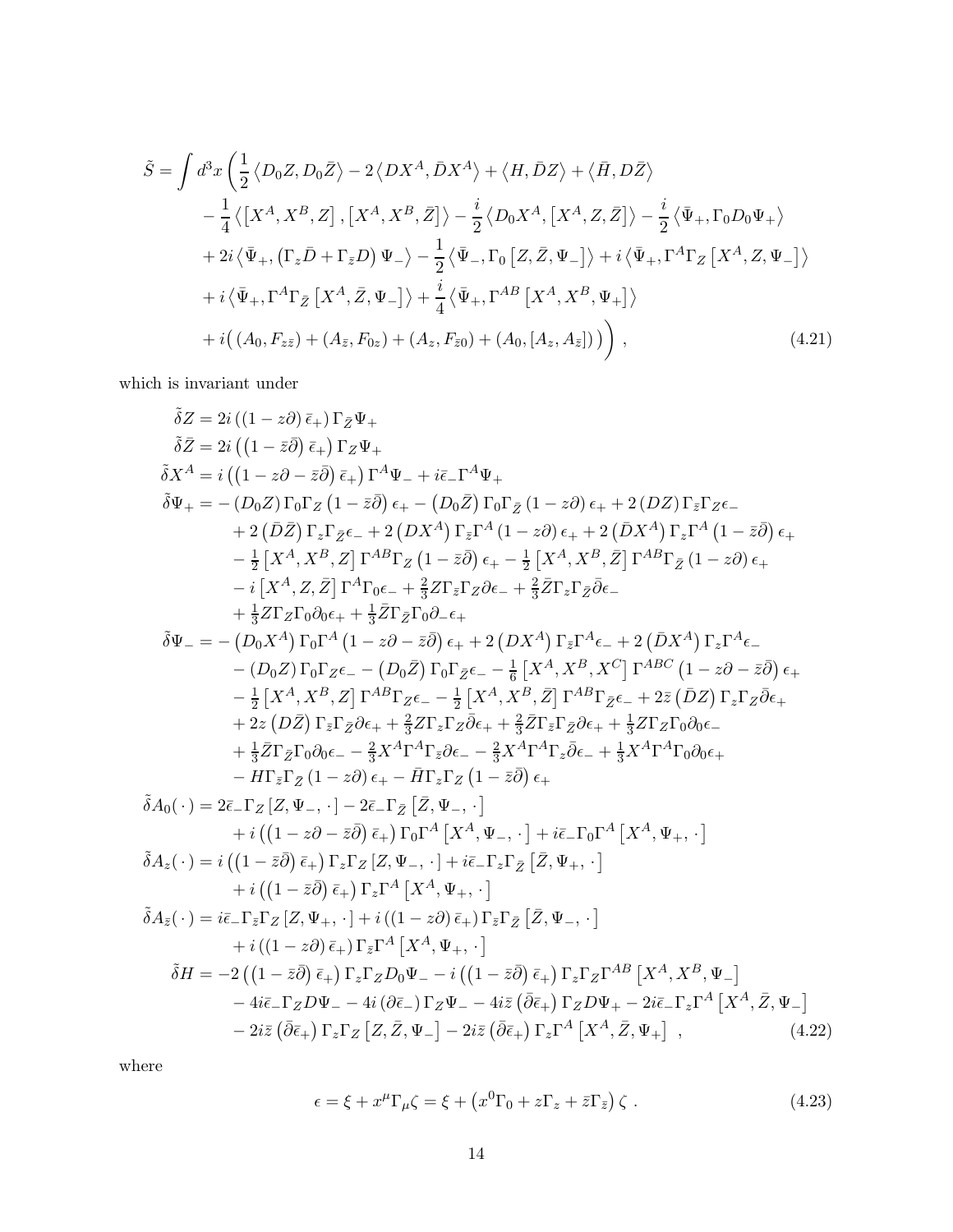For  $\zeta = 0$ , we recover the rigid supersymmetry of S as found in [\[19\]](#page-22-3). However, in this more general construction, we see that all 32 supersymmetries of the original  $\mathcal{N} = 8$  theory survive in the limiting theory. As discussed in [\[23\]](#page-23-3) the dynamics is restricted to a three-algebra variation of the Hitchin system for  $SU(2)$  gauge group.

#### <span id="page-14-0"></span>4.2  $\mathcal{N} = 6$

It is a natural question whether we can obtain similar results when applying an analogous scaling to the ABJM/ABJ theory [\[29,](#page-23-7) [30\]](#page-23-8). This is a  $U(N) \times U(M)$  Chern-Simons-matter theory with action

$$
S = \text{tr}\int d^3x \bigg( -\left(D_\mu Z^I\right) \left(D^\mu Z_I\right) - \frac{8\pi^2}{3k^2} \Upsilon_J^{KL} \Upsilon_{KL}^J
$$
  
+ 
$$
\frac{k}{4\pi} \epsilon^{\mu\nu\lambda} \left( \left(A_\mu^L \partial_\nu A_\lambda^L - \frac{2i}{3} A_\mu^L A_\nu^L A_\lambda^L \right) - \left(A_\mu^R \partial_\nu A_\lambda^R - \frac{2i}{3} A_\mu^R A_\nu^R A_\lambda^R \right) \right)
$$
  
- 
$$
i\bar{\Psi}^I \gamma^\mu D_\mu \Psi_I - \frac{2\pi i}{k} \bar{\Psi}^I [\Psi_I, Z^J; Z_J] + \frac{4\pi i}{k} \bar{\Psi}^I [\Psi_J, Z^J; Z_I]
$$
  
+ 
$$
\frac{\pi i}{k} \varepsilon_{IJKL} \bar{\Psi}^I [Z^K, Z^L; \Psi^J] - \frac{\pi i}{k} \varepsilon^{IJKL} \bar{\Psi}_I [Z_K, Z_L, \Psi_J] \bigg) , \tag{4.24}
$$

where we have used the conventions of [\[31\]](#page-23-9). In particular, we have

$$
[Z^{I}, Z^{J}; Z_{K}] = Z^{I} Z_{K} Z^{J} - Z^{J} Z_{K} Z^{I}
$$
  
\n
$$
\Upsilon_{J}^{KL} = [Z^{K}, Z^{L}; Z_{J}] - \frac{1}{2} \delta_{J}^{K} [Z^{E}, Z^{L}; Z_{E}] + \frac{1}{2} \delta_{J}^{L} [Z^{E}, Z^{K}, Z_{E}].
$$
\n(4.25)

The matter fields here are  $N \times M$  complex matrices, while  $A_m^L$  is a hermitian  $N \times N$  matrix, and  $A_m^R$  a hermitian  $M \times M$  matrix. Hermitian conjugation acts to raise/lower the R-symmetry index  $I = 1, 2, 3, 4$ . The fields  $Z<sup>I</sup>$  and  $\psi_I$  transform in the  $(N, \overline{M})$  of the  $U(N)_L \times U(M)_R$  gauge symmetry, and so we have

$$
D_{\mu}Z^{I} = \partial_{\mu}Z^{I} - iA_{\mu}^{L}Z^{I} + iZ^{I}A_{\mu}^{R} , \qquad (4.26)
$$

and similarly for  $\psi_I$ . Finally, we choose conventions in which  $\epsilon^{012} = -1$ , and a representation for the 3d Clifford algebra is chosen such that the  $\gamma^m$ ,  $\mu = 0, 1, 2$  are real  $2 \times 2$  matrices satisfying  $\gamma^0 \gamma^1 \gamma^2 = 1.$ 

The theory possesses 12 supercharges corresponding to  $\mathcal{N} = 6$  rigid supersymmetry, and an additional 12 corresponding to superconformal symmetry. In particular, we find  $\delta S = 0$  where

$$
\delta Z^{I} = i\bar{\epsilon}^{IJ}\psi_{J}
$$
\n
$$
\delta A^{L}_{\mu} = \frac{2\pi}{k} \left( \bar{\epsilon}^{IJ}\gamma_{\mu}\Psi_{I}Z_{J} - \bar{\epsilon}_{IJ}\gamma_{\mu}Z^{J}\Psi^{I} \right)
$$
\n
$$
\delta A^{R}_{\mu} = \frac{2\pi}{k} \left( \bar{\epsilon}^{IJ}\gamma_{\mu}Z_{J}\Psi_{I} - \bar{\epsilon}_{IJ}\gamma_{\mu}\Psi^{I}Z^{J} \right)
$$
\n
$$
\delta\Psi_{J} = D_{\mu}Z^{I}\gamma^{\mu}\epsilon_{IJ} + \frac{2\pi}{k}\Upsilon^{KL}_{J}\epsilon_{KL} + \frac{1}{3}Z^{J}\gamma^{\mu}\partial_{\mu}\epsilon_{IJ} ,
$$
\n(4.27)

where the supersymmetry parameter  $\epsilon_{IJ}$  takes the form  $\epsilon_{IJ} = \xi_{IJ} + x^{\mu} \gamma_{\mu} \zeta_{IJ}$  for constant  $\xi_{IJ}, \zeta_{IJ}$ . What's more,  $\epsilon_{IJ}$  is anti-symmetric in its R-symmetry indices, and satisfies the reality condition  $\epsilon^{IJ} = \frac{1}{2} \epsilon^{IJKL} \epsilon_{KL}$ , which automatically ensures that  $\xi_{IJ}$  and  $\zeta_{IJ}$  satisfy the same condition.

Next, we seek a scaling analogous to that performed on the  $\mathcal{N} = 8$  theory. In particular, we single out  $Z^1$ , and look for a scaling which, in the  $\eta \to 0$  limit, will localise onto the static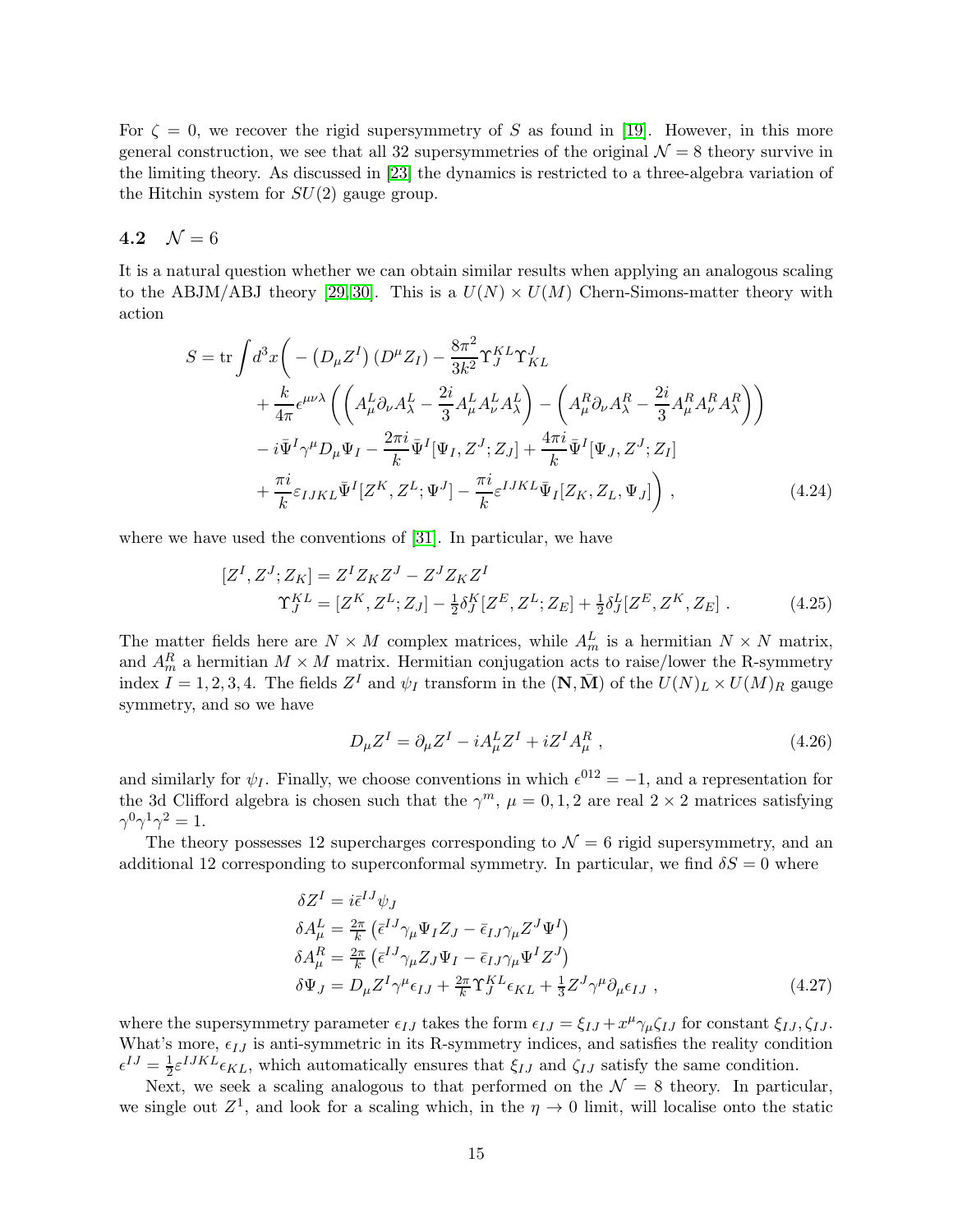1  $\frac{1}{2}$ -BPS state  $\bar{D}Z^1 = 0$ , where we have once again defined the worldvolume complex coordinate  $\overline{z} = x^1 + ix^2$ , and  $D \equiv D_z$ . Further, we split spinors into definite chirality under  $i\gamma^0$ , so that  $\Psi_I^{\pm} := P_{\pm} \Psi_I$  and  $\epsilon_{IJ}^{\pm} := P_{\pm} \epsilon_{IJ}$ . Then, upon comparing the form of  $\delta$  to that of the  $\mathcal{N} = 8$ theory, we find that  $\Psi_1^-$  and  $\Psi_A^+$  play a role analogous to that of  $\Psi_+$  in the  $\mathcal{N}=8$  theory, while  $\Psi_1^+$  and  $\Psi_A^-$  are analogous to  $\Psi_-,$  where here  $A = 2, 3, 4$ . We find similar correspondences for the constant components of  $\epsilon_{IJ}$ , giving us the full scalings:

$$
x^{0} \to \eta^{-1} x^{0}
$$
\n
$$
z, \bar{z} \to \eta^{-1/2} z, \bar{z}
$$
\n
$$
z^{1} \to Z^{1}
$$
\n
$$
z^{1} \to Z^{1}
$$
\n
$$
z^{1} \to \eta^{1/2} Z^{A}
$$
\n
$$
z^{1} \to \eta^{1/2} Z^{A}
$$
\n
$$
z^{1} \to \eta^{1/2} Z^{A}
$$
\n
$$
z^{1} \to \eta^{1/2} Z^{A}
$$
\n
$$
z^{1} \to \eta^{1/2} Z^{A}
$$
\n
$$
z^{1} \to \eta^{1/2} \Psi_{1}^{-}, \Psi_{A}^{+}
$$
\n
$$
z^{1} \to \eta^{1/2} \Psi_{1}^{-}, \Psi_{A}^{+}
$$
\n
$$
z^{1} \to \eta \Psi_{1}^{+}, \Psi_{A}^{-}
$$
\n
$$
(4.28)
$$

Having performed this scaling, the action takes the form  $S = \eta^{-1}S_{-1} + S_0 + \eta S_1$ , with

Ψ

Ψ

$$
S_{-1} = \text{tr} \int d^{3}x \left( -2\left(DZ^{1}\right)\left(DZ_{1}\right) - 2\left(DZ^{1}\right)\left(DZ_{1}\right) + \frac{4\pi^{2}}{k^{2}}\left[Z^{1}, Z^{A}; Z_{1}\right]\left[Z_{1}, Z_{A}; Z^{1}\right] \right) - \frac{2\pi i}{k} \left(\bar{\Psi}^{A,+} \left[\Psi_{A}^{+}, Z^{1}; Z_{1}\right] - \bar{\Psi}^{1,-} \left[\Psi_{1}^{-}, Z^{1}; Z_{1}\right] \right) S_{0} = \text{tr} \int d^{3}x \left( \left(D_{0}Z^{1}\right)\left(D_{0}Z_{1}\right) - 2\left(DZ^{A}\right)\left(DZ_{A}\right) - 2\left(\bar{D}Z^{A}\right)\left(DZ_{A}\right) \right) + \frac{4\pi^{2}}{3k^{2}} \left( -\left[Z^{A}, Z^{1}; Z_{A}\right]\left[Z_{B}, Z_{1}; Z^{B}\right] + 4\left[Z^{A}, Z^{1}; Z_{B}\right]\left[Z_{A}, Z_{1}; Z^{B}\right] - \left[Z^{1}, Z^{A}; Z_{1}\right]\left[Z_{B}, Z_{A}; Z^{B}\right] + 2\left[Z^{A}, Z^{B}; Z_{1}\right]\left[Z_{A}, Z_{B}; Z^{1}\right] - \left[Z_{1}, Z_{A}; Z^{1}\right]\left[Z^{B}, Z^{A}; Z_{B}\right] \right) + \frac{k\pi}{2\pi} \left( \left(A_{0}^{L}F_{zz}^{L} + A_{z}^{L}F_{2z}^{L} + A_{z}^{L}F_{20}^{L} + iA_{0}^{L}\left[A_{z}^{L}, A_{\bar{z}}^{L}\right] \right) - \left(A_{0}^{R}F_{zz}^{R} + A_{z}^{R}F_{0z}^{R} + A_{z}^{R}F_{0z}^{R} + iA_{0}^{R}\left[A_{z}^{R}, A_{\bar{z}}^{R}\right] \right) \right) + \frac{\pi^{1}}{2\pi} \left( \left(\frac{A_{0}^{L}F_{zz}^{L} + A_{z}^{L}F_{0z}^{L} + A_{z}^{L}F_{0z}^{L} + iA_{z}^{L}F_{0z}^{L} + iA_{z}^{L}F_{0z}^{L} + iA_{z}^{L
$$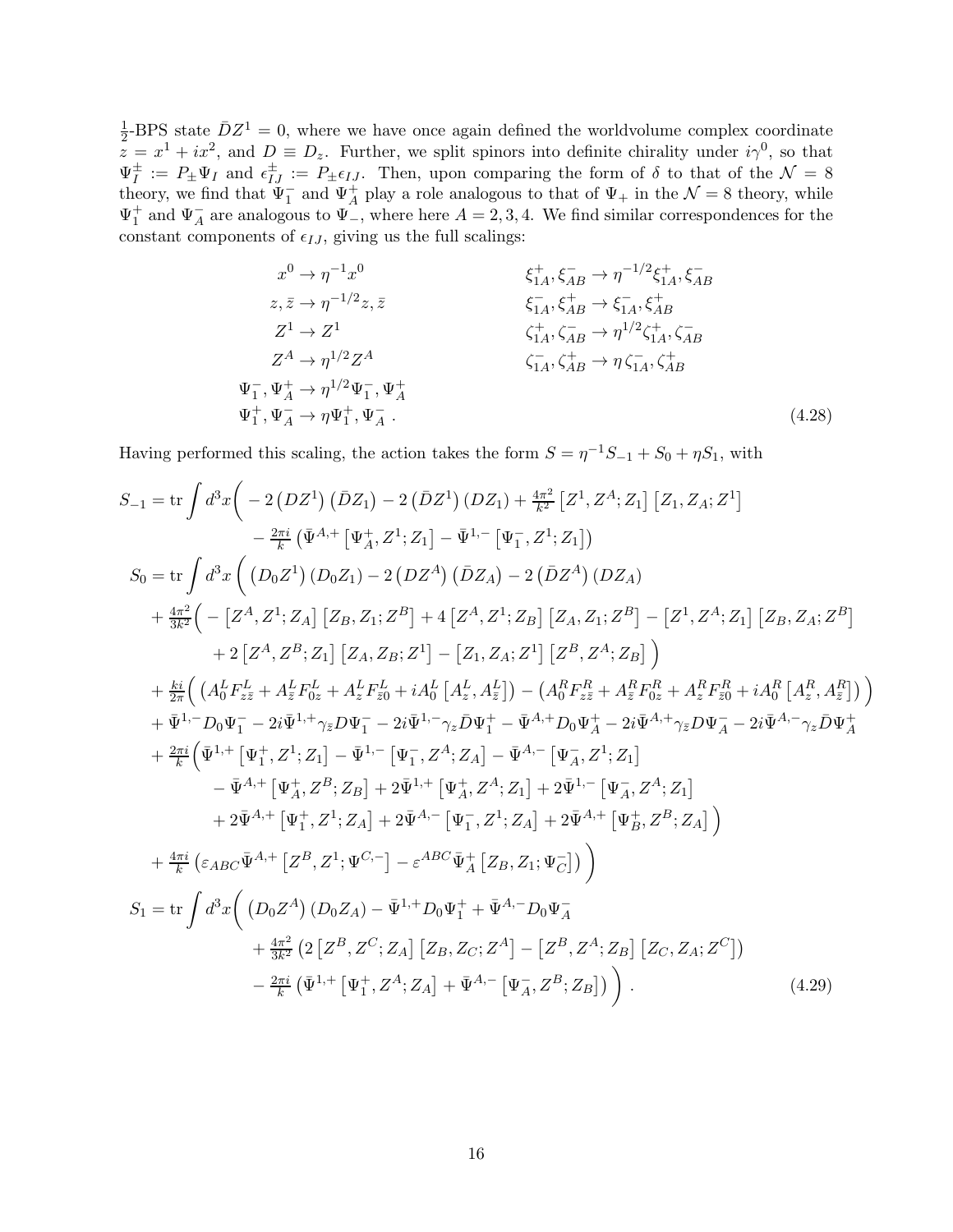This satisfies  $\delta S = 0$ , with  $\delta = \eta^{-1}\delta_{-1} + \delta_0 + \eta \delta_1$ , with

δ−1Ψ + <sup>1</sup> = <sup>2</sup><sup>π</sup> k -Z 1 , ZA;Z<sup>1</sup> <sup>1</sup> <sup>−</sup> <sup>z</sup>¯∂¯ ǫ + 1A (4.30) δ−1Ψ − <sup>A</sup> = 2 DZ¯ <sup>1</sup> γz <sup>1</sup> <sup>−</sup> <sup>z</sup>¯∂¯ ǫ + <sup>1</sup><sup>A</sup> <sup>−</sup> <sup>2</sup><sup>π</sup> k -Z 1 , ZB;Z<sup>1</sup> (1 − z∂) ǫ − AB δ−1A L <sup>0</sup> = <sup>2</sup>πi k − (1 − z∂) ¯ǫ 1A,+ Ψ + <sup>A</sup>Z<sup>1</sup> − <sup>1</sup> <sup>−</sup> <sup>z</sup>¯∂¯ ǫ¯ + 1A Z <sup>1</sup>Ψ A,+ δ0Z <sup>1</sup> = i (1 − z∂) ¯ǫ 1A,+ Ψ + A (4.31) δ0Z <sup>A</sup> <sup>=</sup> <sup>−</sup><sup>i</sup> (1 − z∂) ¯ǫ 1A,+ Ψ + <sup>1</sup> − iǫ¯ <sup>1</sup>A,−Ψ − <sup>1</sup> + iǫ¯ AB,+Ψ + <sup>B</sup> + i <sup>1</sup> <sup>−</sup> <sup>z</sup>¯∂¯ ǫ¯ AB,− Ψ − B δ0Ψ + <sup>1</sup> = i D0Z A <sup>1</sup> <sup>−</sup> <sup>z</sup>¯∂¯ ǫ + <sup>1</sup><sup>A</sup> − 2 DZ<sup>A</sup> γz¯ǫ − <sup>1</sup><sup>A</sup> + i 3 Z <sup>A</sup>∂0ǫ + 1A − 2 3 Z <sup>A</sup>γz¯∂ǫ<sup>−</sup> 1A + 2π k -Z <sup>A</sup>, ZB;Z<sup>1</sup> ǫ + AB − -Z <sup>B</sup>, ZA;Z<sup>B</sup> <sup>1</sup> <sup>−</sup> <sup>z</sup>¯∂¯ ǫ + <sup>1</sup><sup>A</sup> + ¯z -Z 1 , ZA;Z<sup>1</sup> ∂ǫ¯ <sup>+</sup> 1A δ0Ψ − <sup>1</sup> = −2 DZ¯ <sup>A</sup> γz <sup>1</sup> <sup>−</sup> <sup>z</sup>¯∂¯ ǫ + <sup>1</sup><sup>A</sup> + 2π k -Z <sup>A</sup>, ZB;Z<sup>1</sup> (1 − z∂) ǫ − AB + -Z 1 , ZA;Z<sup>1</sup> ǫ − 1A δ0Ψ + <sup>A</sup> = −i D0Z 1 <sup>1</sup> <sup>−</sup> <sup>z</sup>¯∂¯ ǫ + <sup>1</sup><sup>A</sup> + 2 DZ<sup>1</sup> γz¯ǫ − <sup>1</sup><sup>A</sup> − 2 DZ<sup>B</sup> γz¯ (1 − z∂) ǫ − AB + 2π k -Z <sup>B</sup>, Z<sup>1</sup> ;Z<sup>B</sup> <sup>1</sup> <sup>−</sup> <sup>z</sup>¯∂¯ ǫ + <sup>1</sup><sup>A</sup> − 2 -Z <sup>B</sup>, Z<sup>1</sup> ;Z<sup>A</sup> <sup>1</sup> <sup>−</sup> <sup>z</sup>¯∂¯ ǫ + 1B − -Z 1 , ZB;Z<sup>1</sup> ǫ + AB − i 3Z 1 ∂0ǫ + <sup>1</sup><sup>A</sup> + 2 3Z 1 γz¯∂ǫ<sup>−</sup> 1A δ0Ψ − <sup>A</sup> = i D0Z 1 ǫ − <sup>1</sup><sup>A</sup> − i D0Z B (1 − z∂) ǫ − AB − 2 DZ¯ <sup>B</sup> γzǫ + AB + 2π k -Z <sup>B</sup>, Z<sup>C</sup> ;Z<sup>A</sup> (1 − z∂) ǫ − BC − 2 -Z <sup>B</sup>, Z<sup>1</sup> ;Z<sup>A</sup> ǫ − <sup>1</sup><sup>B</sup> + -Z <sup>B</sup>, Z<sup>1</sup> ;Z<sup>B</sup> ǫ − 1A − -Z 1 , ZB;Z<sup>1</sup> (1 − z∂) ǫ − AB − z -Z 1 , ZB;Z<sup>1</sup> ∂ǫ− AB + i 3Z 1 ∂0ǫ − 1A − i 3Z <sup>B</sup>∂0ǫ − AB − 2 3Z <sup>B</sup>γz∂ǫ¯ <sup>+</sup> AB + 2¯z DZ¯ <sup>1</sup> γz∂ǫ¯ <sup>+</sup> <sup>1</sup><sup>A</sup> + 2 3Z 1 γz∂ǫ¯ <sup>+</sup> 1A δ0A L <sup>0</sup> = 2πi k (1 <sup>−</sup> z∂) ¯<sup>ǫ</sup> 1A,+ Ψ + <sup>1</sup> Z<sup>A</sup> − ¯ǫ <sup>1</sup>A,−Ψ − <sup>1</sup> Z<sup>A</sup> + ¯ǫ <sup>1</sup>A,−Ψ − <sup>A</sup>Z<sup>1</sup> + ¯ǫ AB,+Ψ + <sup>A</sup>Z<sup>B</sup> − <sup>1</sup> <sup>−</sup> <sup>z</sup>¯∂¯ ¯ǫ AB,− Ψ − <sup>A</sup>Z<sup>B</sup> + <sup>1</sup> <sup>−</sup> <sup>z</sup>¯∂¯ ǫ¯ + 1A Z <sup>A</sup>Ψ <sup>1</sup>,<sup>+</sup> <sup>−</sup> <sup>ǫ</sup>¯ − <sup>1</sup>AZ <sup>A</sup>Ψ <sup>1</sup>,<sup>−</sup> + ¯ǫ − <sup>1</sup>AZ 1Ψ A,− + ¯ǫ + ABZ <sup>B</sup>Ψ A,<sup>+</sup> <sup>−</sup> (1 − z∂) ¯ǫ − AB Z <sup>B</sup>Ψ A,<sup>−</sup> <sup>−</sup> <sup>z</sup> ∂ǫ¯ 1A,+ Ψ + <sup>A</sup>Z<sup>1</sup> − z¯ ∂¯ǫ¯ + 1A Z 1Ψ A,+ δ0A L <sup>z</sup> = 2π k −ǫ¯ <sup>1</sup>A,−γzΨ + <sup>A</sup>Z<sup>1</sup> + <sup>1</sup> <sup>−</sup> <sup>z</sup>¯∂¯ ǫ¯ AB,− γzΨ + <sup>A</sup>Z<sup>B</sup> + <sup>1</sup> <sup>−</sup> <sup>z</sup>¯∂¯ ǫ¯ + 1A γz Z 1Ψ A,<sup>−</sup> <sup>−</sup> <sup>Z</sup> <sup>A</sup>Ψ 1,− δ0A L <sup>z</sup>¯ = 2π k ǫ¯ − 1A γz¯Z 1Ψ A,<sup>+</sup> <sup>−</sup> (1 − z∂) ¯ǫ − AB γz¯Z <sup>B</sup>Ψ A,<sup>+</sup> <sup>−</sup> (1 − z∂) ¯ǫ 1A,+ γz¯ Ψ − <sup>A</sup>Z<sup>1</sup> − Ψ − <sup>1</sup> Z<sup>A</sup> δ1Z <sup>1</sup> = iǫ¯ <sup>1</sup>A,−Ψ − <sup>A</sup> + iz ∂ǫ¯ 1A,+ Ψ + A (4.32) δ1Z <sup>A</sup> <sup>=</sup> <sup>−</sup>iz ∂ǫ¯ 1A,+ Ψ + <sup>1</sup> + iz¯ ∂¯ǫ¯ AB,− Ψ − B δ1Ψ + <sup>1</sup> = iz¯ D0Z A ∂ǫ¯ <sup>+</sup> 1A − 2π k z¯ -Z <sup>B</sup>, ZA;Z<sup>B</sup> ∂ǫ¯ <sup>+</sup> 1A δ1Ψ − <sup>1</sup> = −i D0Z A ǫ − <sup>1</sup><sup>A</sup> + 2π k − -Z <sup>B</sup>, ZA;Z<sup>B</sup> ǫ − <sup>1</sup><sup>A</sup> + z -Z <sup>A</sup>, ZB;Z<sup>1</sup> ∂ǫ− AB − i 3 Z <sup>A</sup>∂0ǫ − 1A − 2¯z DZ¯ <sup>A</sup> γz∂ǫ¯ <sup>+</sup> 1A − 2 3 Z <sup>A</sup>γz∂ǫ¯ <sup>+</sup> 1A δ1Ψ + <sup>A</sup> = i D0Z B ǫ + AB + 2π k -Z <sup>B</sup>, Z<sup>C</sup> ;Z<sup>A</sup> ǫ + BC + ¯z -Z <sup>B</sup>, Z<sup>1</sup> ;Z<sup>B</sup> ∂ǫ¯ <sup>+</sup> <sup>1</sup><sup>A</sup> − 2z -Z <sup>B</sup>, Z<sup>1</sup> ;Z<sup>A</sup> ∂ǫ¯ <sup>+</sup> 1B + i 3 Z <sup>B</sup>∂0ǫ + AB − iz¯ D0Z 1 ∂ǫ¯ <sup>+</sup> 1A − 2 3 Z <sup>B</sup>γz¯∂ǫ<sup>−</sup> AB δ1Ψ − <sup>A</sup> = 2π k z -Z <sup>B</sup>, Z<sup>C</sup> ;Z<sup>A</sup> ∂ǫ− BC − -Z 1 , ZB;Z<sup>1</sup> ∂ǫ− AB <sup>−</sup> iz D0Z B ∂ǫ− AB δ1A L <sup>0</sup> = 2πi k z ∂ǫ¯ 1A,+ Ψ + <sup>1</sup> Z<sup>A</sup> − z¯ ∂¯¯ǫ AB,− Ψ − <sup>A</sup>Z<sup>B</sup> + ¯z ∂¯ǫ¯ + 1A Z <sup>A</sup>Ψ <sup>1</sup>,<sup>+</sup> <sup>−</sup> <sup>z</sup> ∂ǫ¯ − AB Z <sup>B</sup>Ψ A,− δ1A L <sup>z</sup> = 2π k ǫ¯ <sup>1</sup>A,−γzΨ + <sup>1</sup> Z<sup>A</sup> − ¯ǫ + ABγzZ <sup>B</sup>Ψ A,<sup>−</sup> + ¯z ∂¯ǫ¯ AB,− γzΨ + <sup>A</sup>Z<sup>B</sup> + ¯z ∂¯¯ǫ + 1A γz Z 1Ψ A,<sup>−</sup> <sup>−</sup> <sup>Z</sup> <sup>A</sup>Ψ 1,− δ1A L <sup>z</sup>¯ = 2π k − ǫ¯ − 1A γz¯Z <sup>A</sup>Ψ <sup>1</sup>,<sup>+</sup> + ¯ǫ AB,+γz¯Ψ − <sup>A</sup>Z<sup>B</sup> − z ∂ǫ¯ − AB γz¯Z <sup>B</sup>Ψ A,+ − z ∂ǫ¯ 1A,+ γz¯ Ψ − <sup>A</sup>Z<sup>1</sup> − Ψ − <sup>1</sup> Z<sup>A</sup> , (4.33)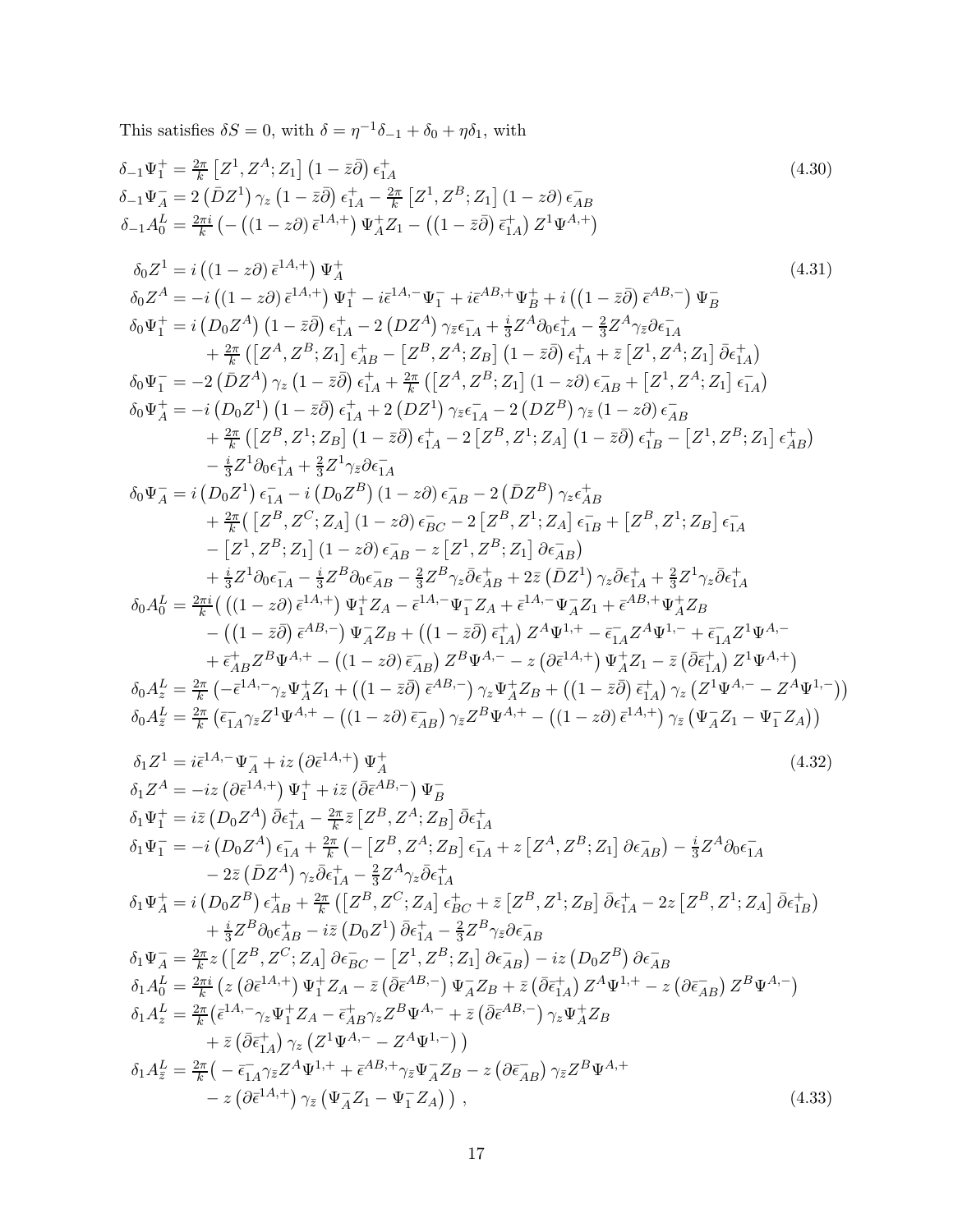where one obtains  $\delta A_m^R$  by swapping the order of all fields in the expressions for  $\delta A_m^L$ . Here,  $\epsilon_{IJ}$ is once again of the form

$$
\epsilon_{IJ} = \xi_{IJ} + x^{\mu} \gamma_{\mu} \zeta_{IJ} = \xi_{IJ} + \left( x^0 \gamma_0 + z \gamma_z + \bar{z} \gamma_{\bar{z}} \right) \zeta_{IJ} . \tag{4.34}
$$

As in the  $\mathcal{N} = 8$  case, we see that neither  $S_{-1}$  or  $\delta_{-1}$  are in the simple form required to directly find the limiting theory. However, we note that

$$
\delta_{-1}A_0^L + \frac{2\pi}{k}\delta_0\left(Z^1 Z_1\right) = 0, \qquad \delta_{-1}A_0^R + \frac{2\pi}{k}\delta_0\left(Z_1 Z^1\right) = 0 \tag{4.35}
$$

Thus, we consider the field redefiniton

$$
A_0^L \to \hat{A}_0^L = A_0^L - \frac{1}{\eta} \frac{2\pi}{k} Z^1 Z_1, \qquad A_0^R \to \hat{A}_0^R = A_0^R - \frac{1}{\eta} \frac{2\pi}{k} Z_1 Z^1 \tag{4.36}
$$

The shift to the action is then

$$
S_{-1} \rightarrow S_{-1} + \text{tr} \int d^3x \left( -2iZ^1 Z_1 F_{z\bar{z}}^L + 2iZ_1 Z^1 F_{z\bar{z}}^R - \frac{4\pi^2}{k^2} \left[ Z^1, Z^A; Z_1 \right] \left[ Z_1, Z_A; Z^1 \right] + \frac{2\pi i}{k} \left( \bar{\Psi}^{A,+} \left[ \Psi_A^+, Z^1; Z_1 \right] - \bar{\Psi}^{1,-} \left[ \Psi_1^-, Z^1; Z_1 \right] \right) \right) S_0 \rightarrow S_0 + \text{tr} \int d^3x \left( -\frac{2\pi i}{k} \left( (D_0 Z_A) \left[ Z^A, Z^1; Z_1 \right] + (D_0 Z^A) \left[ Z_A, Z_1; Z^1 \right] \right) + \frac{2\pi i}{k} \left( \bar{\Psi}^{1,+} \left[ \Psi_1^+, Z^1; Z_1 \right] - \bar{\Psi}^{A,-} \left[ \Psi_A^-, Z^1; Z_1 \right] \right) \right), \tag{4.37}
$$

while the supersymmetry transformations are shifted by

$$
\delta_{-1}\Psi_{1}^{+} \rightarrow \delta_{-1}\Psi_{1}^{+} - \frac{2\pi}{k} \left[ Z^{1}, Z^{A}; Z_{1} \right] \left( 1 - \bar{z}\bar{\partial} \right) \epsilon_{1A}^{+} \n\delta_{-1}\Psi_{A}^{-} \rightarrow \delta_{-1}\Psi_{A}^{-} + \frac{2\pi}{k} \left[ Z^{1}, Z^{B}; Z_{1} \right] \left( 1 - z\partial \right) \epsilon_{AB}^{-} \n\delta_{-1}A_{0}^{L} \rightarrow A_{0}^{L} + \frac{2\pi i}{k} \left( \left( (1 - z\partial) \bar{\epsilon}^{1A,+} \right) \Psi_{A}^{+} Z_{1} + \left( (1 - \bar{z}\bar{\partial}) \bar{\epsilon}_{1A}^{+} \right) Z^{1} \Psi^{A,+} \right) \n\delta_{0}\Psi_{1}^{+} \rightarrow \delta_{0}\Psi_{1}^{+} - \frac{2\pi}{k} \bar{z} \left[ Z^{1}, Z^{A}; Z_{1} \right] \bar{\partial} \epsilon_{1A}^{+} \n\delta_{0}\Psi_{1}^{-} \rightarrow \delta_{0}\Psi_{1}^{-} + \frac{2\pi}{k} \left[ Z^{1}, Z^{A}; Z_{1} \right] \epsilon_{1A}^{-} \n\delta_{0}\Psi_{A}^{+} \rightarrow \delta_{0}\Psi_{A}^{+} - \frac{2\pi}{k} \left[ Z^{1}, Z^{B}; Z_{1} \right] \epsilon_{AB}^{+} \n\delta_{0}\Psi_{A}^{-} \rightarrow \delta_{0}\Psi_{A}^{-} + \frac{2\pi}{k} z \left[ Z^{1}, Z^{B}; Z_{1} \right] \partial \epsilon_{AB}^{-} \n\delta_{0}A_{0}^{L} \rightarrow \delta_{0}A_{0}^{L} + \frac{2\pi i}{k} \left( \bar{\epsilon}^{1A,-} \Psi_{A}^{-} Z_{1} + \bar{\epsilon}_{1A}^{-} Z^{1} \Psi^{A,-} + z \left( \partial \bar{\epsilon}^{1A,+} \right) \Psi_{A}^{+} Z_{1} + \bar{z} \left( \bar{\partial} \bar{\epsilon}_{1A}^{+} \right) Z^{1} \Psi^{A,+} \right) , \tag{4.38}
$$

where again the shift to  $\delta A_0^R$  can be determined from that of  $\delta A_0^L$  by simply swapping all pairs of fields. In particular, we now have that

$$
S_{-1} = \text{tr} \int d^3x \left( -4 \left( \bar{D} Z^1 \right) \left( D Z_1 \right) \right), \qquad \delta_{-1} \Psi_A^- = 2 \left( \bar{D} Z^1 \right) \gamma_z \left( 1 - \bar{z} \bar{\partial} \right) \epsilon_{1A}^+, \tag{4.39}
$$

with  $\delta_{-1} = 0$  on all other fields. This is now in the correct form to proceed. The end result is that in the  $\eta \to 0$  limit, the theory is described by the action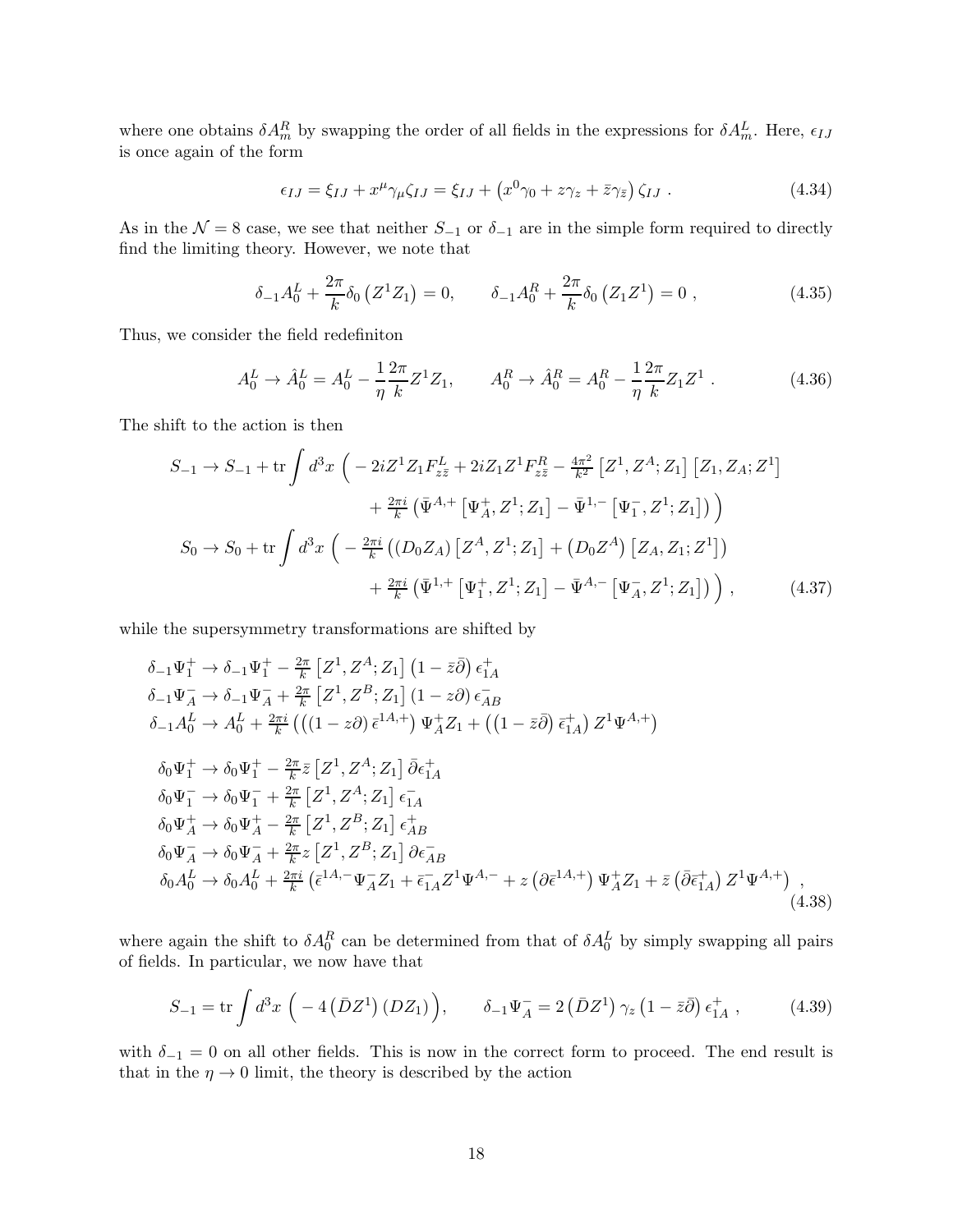$$
\tilde{S} = \text{tr} \int d^{3}x \left( \left( D_{0}Z^{1} \right) \left( D_{0}Z_{1} \right) - 2 \left( DZ^{A} \right) \left( \bar{D}Z_{A} \right) - 2 \left( \bar{D}Z^{A} \right) \left( DZ_{A} \right) + H \left( DZ_{1} \right) + \bar{H} \left( \bar{D}Z^{1} \right) \n- \frac{2\pi i}{k} \left( \left( D_{0}Z_{A} \right) \left[ Z^{A}, Z^{1}; Z_{1} \right] + \left( D_{0}Z^{A} \right) \left[ Z_{A}, Z_{1}; Z^{1} \right] \right) \n+ \frac{4\pi^{2}}{3k^{2}} \left( - \left[ Z^{A}, Z^{1}; Z_{A} \right] \left[ Z_{B}, Z_{1}; Z^{B} \right] + 4 \left[ Z^{A}, Z^{1}; Z_{B} \right] \left[ Z_{A}, Z_{1}; Z^{B} \right] - \left[ Z^{1}, Z^{A}; Z_{1} \right] \left[ Z_{B}, Z_{A}; Z^{B} \right] \n+ 2 \left[ Z^{A}, Z^{B}; Z_{1} \right] \left[ Z_{A}, Z_{B}; Z^{1} \right] - \left[ Z_{1}, Z_{A}; Z^{1} \right] \left[ Z^{B}, Z^{A}; Z_{B} \right] \right) \n+ \frac{k i}{2\pi} \left( \left( A_{0}^{L} F_{zz}^{L} + A_{z}^{L} F_{0z}^{L} + A_{z}^{L} F_{z0}^{L} + i A_{0}^{L} \left[ A_{z}^{L}, A_{z}^{L} \right] \right) - \left( A_{0}^{R} F_{zz}^{R} + A_{z}^{R} F_{0z}^{R} + A_{z}^{R} F_{z0}^{R} + i A_{0}^{R} \left[ A_{z}^{R}, A_{z}^{R} \right] \right) \right) \n+ \bar{\Psi}^{1,-} D_{0} \Psi_{1}^{-} - 2i \bar{\Psi}^{1,+} \gamma_{z} D \Psi_{1}^{-} - 2i \bar{\Psi}^{1,-} \gamma_{z} \bar{D} \Psi_{1}^{+} - \bar{\Psi}^{A,+} D_{0} \Psi_{A}^{+} - 2i \bar{\Psi}^{A,+} \gamma_{z} D \Psi_{A}^{-}
$$

which preserves the full 24 supersymmetries of the original  $\mathcal{N} = 6$  theory. In particular, we have  $\tilde{\delta}\tilde{S}=0, \,{\rm with}$ 

$$
\tilde{\delta}Z^{1} = i \left( (1 - z\partial) \bar{\epsilon}^{1A,+} \right) \Psi_{1}^{+} - i \bar{\epsilon}^{1A,-} \Psi_{1}^{-} + i \bar{\epsilon}^{AB,+} \Psi_{B}^{+} + i \left( (1 - \bar{z}\bar{\partial}) \bar{\epsilon}^{AB,-} \right) \Psi_{B}^{-} \n\tilde{\delta}\Psi_{1}^{+} = i \left( D_{0}Z^{A} \right) \left( 1 - \bar{z}\bar{\partial} \right) \epsilon_{1A}^{+} - 2 \left( DZ^{A} \right) \gamma_{\bar{z}} \epsilon_{1A}^{-} + \frac{i}{3} Z^{A} \partial_{0} \epsilon_{1A}^{+} - \frac{2}{3} Z^{A} \gamma_{\bar{z}} \partial \epsilon_{1A}^{-} \n+ \frac{2\pi}{k} \left( \left[ Z^{A}, Z^{B}; Z_{1} \right] \epsilon_{AB}^{+} - \left[ Z^{B}, Z^{A}; Z_{B} \right] \left( 1 - \bar{z}\bar{\partial} \right) \epsilon_{1A}^{+} \right) \n\tilde{\delta}\Psi_{1}^{-} = -2 \left( \bar{D}Z^{A} \right) \gamma_{z} \left( 1 - \bar{z}\bar{\partial} \right) \epsilon_{1A}^{+} + \frac{2\pi}{k} \left( \left[ Z^{A}, Z^{B}; Z_{1} \right] \left( 1 - z\partial \right) \epsilon_{AB}^{-} + 2 \left[ Z^{1}, Z^{A}; Z_{1} \right] \epsilon_{1A}^{-} \right) \n+ \frac{2\pi}{k} \left( \left[ Z^{B}, Z^{1}; Z_{B} \right] \left( 1 - \bar{z}\bar{\partial} \right) \epsilon_{1A}^{+} + 2 \left( DZ^{1} \right) \gamma_{\bar{z}} \epsilon_{1A}^{-} - 2 \left( DZ^{B} \right) \gamma_{\bar{z}} \left( 1 - z\partial \right) \epsilon_{AB}^{-} \right) \n+ \frac{2\pi}{k} \left( \left[ Z^{B}, Z^{1}; Z_{B} \right] \left( 1 - \bar{z}\bar{\partial} \right) \epsilon_{1A}^{+} - 2 \left[ Z^{B}, Z^{1}; Z_{A} \right] \left( 1 - \bar{z}\bar{\partial} \right) \epsilon_{1B}^{+} - 2 \left[ Z^{1}, Z^{
$$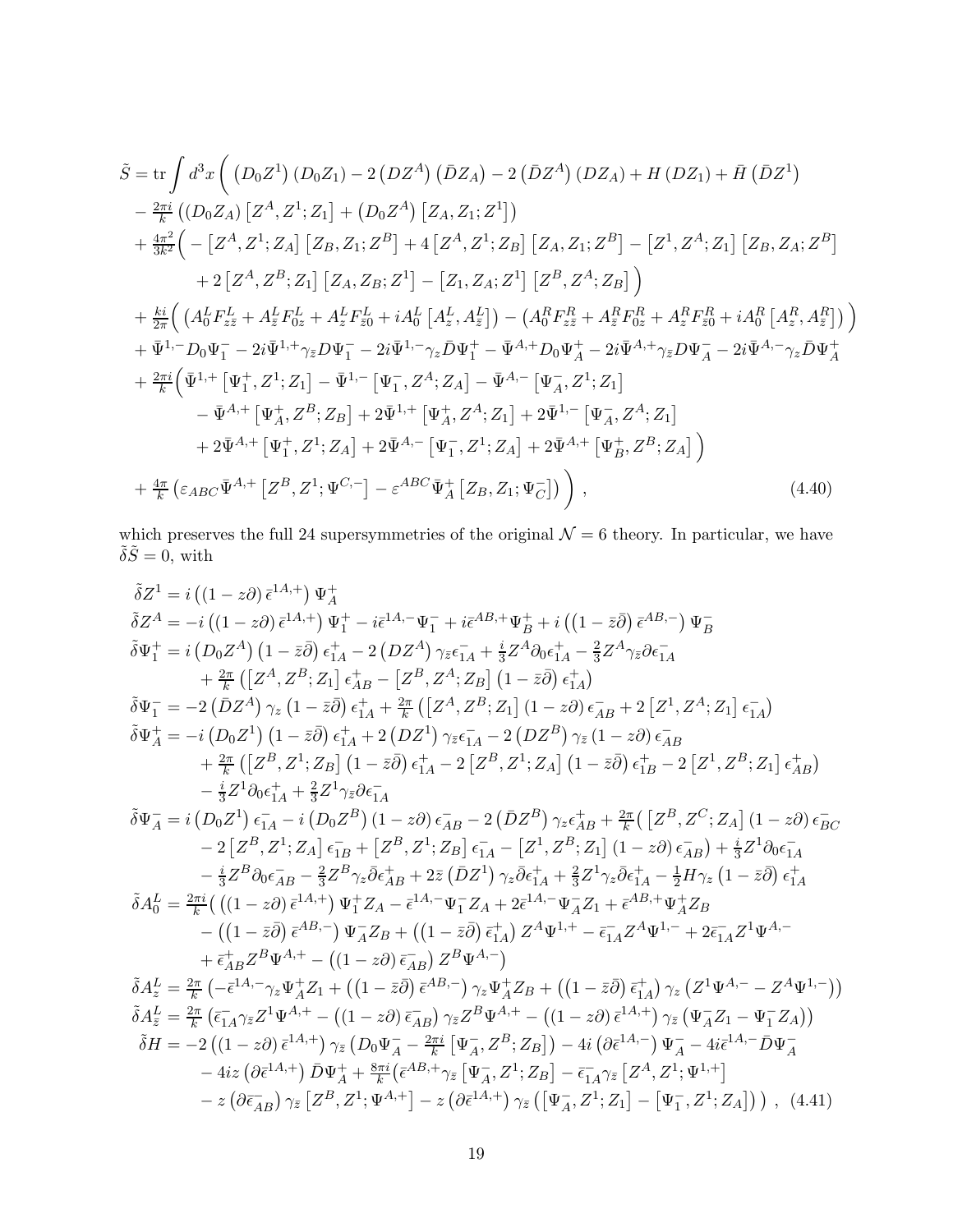where once again,  $\tilde{\delta}A_{\mu}^{R}$  is obtained from  $\tilde{\delta}A_{\mu}^{L}$  by swapping the order of all pairs of fields, and  $\epsilon_{IJ}$ is given by

$$
\epsilon_{IJ} = \xi_{IJ} + x^{\mu} \gamma_{\mu} \zeta_{IJ} = \xi_{IJ} + \left( x^0 \gamma_0 + z \gamma_z + \bar{z} \gamma_{\bar{z}} \right) \zeta_{IJ} , \qquad (4.42)
$$

with  $\xi_{IJ}$ ,  $\zeta_{IJ}$ , and hence  $\epsilon_{IJ}$  satisfying the reality condition  $\epsilon^{IJ} = \frac{1}{2} \epsilon^{IJKL} \epsilon_{KL}$ . We have introduced the  $N \times M$  complex matrix H<sub>-</sub>transforming in the  $(N, \overline{M})$  of  $\tilde{U}(N)_L \times U(M)_R$ , which acts a a Lagrange multiplier imposing  $\bar{D}Z^1 = 0$ . Its Hermitian conjugate, transforming in the  $(\bar{N}, M)$ , is denoted  $\bar{H}$ .

As with the  $\mathcal{N} = 8$  case above there are two constraints. The first comes from integrating out  $\bar{H}$  which simply implies

$$
\bar{D}Z^1 = 0 \tag{4.43}
$$

However there is also the Gauss law constraint that comes from integrating out  $A_0^{L/R}$  $\frac{L}{0}$ :

$$
F_{z\bar{z}}^{L} = \frac{2\pi^{2}i}{k^{2}} (Z^{A}[Z_{A}, Z_{1}; Z^{1}] - [Z^{A}, Z^{1}; Z_{1}]Z_{A})
$$
  
\n
$$
F_{z\bar{z}}^{R} = -\frac{2\pi^{2}i}{k^{2}} ([Z_{A}, Z_{1}; Z^{1}]Z^{A} - Z_{A}[Z^{A}, Z^{1}; Z_{1}]),
$$
\n(4.44)

where for simplicity we have set the fermions to zero and assumed static configurations with  $D_0 Z^1 = 0$ . These are a bi-fundamental version of the Hitchin equation.

#### 5 Conclusion

In this paper we presented a general procedure in which we induce a non-Lorentzian rescaling of a field theory and take the limit where the scale parameter vanishes. The resulting action has a divergent term but we showed that it can be removed and replaced with a Lagrange multiplier term in such a way that supersymmetry is preserved. The new action also has a Lifshitz scaling symmetry. The dynamics are then restricted to the zeros of the divergent term so that the Manton approximation of slow motion on a moduli space becomes exact, in a manner reminiscent of localization calculations. We provided explicit examples of this procedure: maximally supersymmetric Yang-Mills, leading to a five-dimensional theory with 16 supersymmetries and 8 superconformal symmetries, and maximally supersymmetric Chern-Simons-matter theory leading to a three-dimensional theory with 32 super(conformal) symmetries, as first constructed in [\[19\]](#page-22-3). We also extended the analysis to ABJM/ABJ models with 24 super(conformal) symmetries.

It would be interesting to consider further examples such as theories with less supersymmetry but more varied matter content. In addition there appears to be a natural interpretation of this construction within an AdS/CFT context for M5-branes [\[32\]](#page-23-10). We hope to report on these issues in due course.

## Acknowledgements

N.L. was in part supported by the STFC grant ST/P000258/1. R.M. is supported an the STFC studentship ST10837.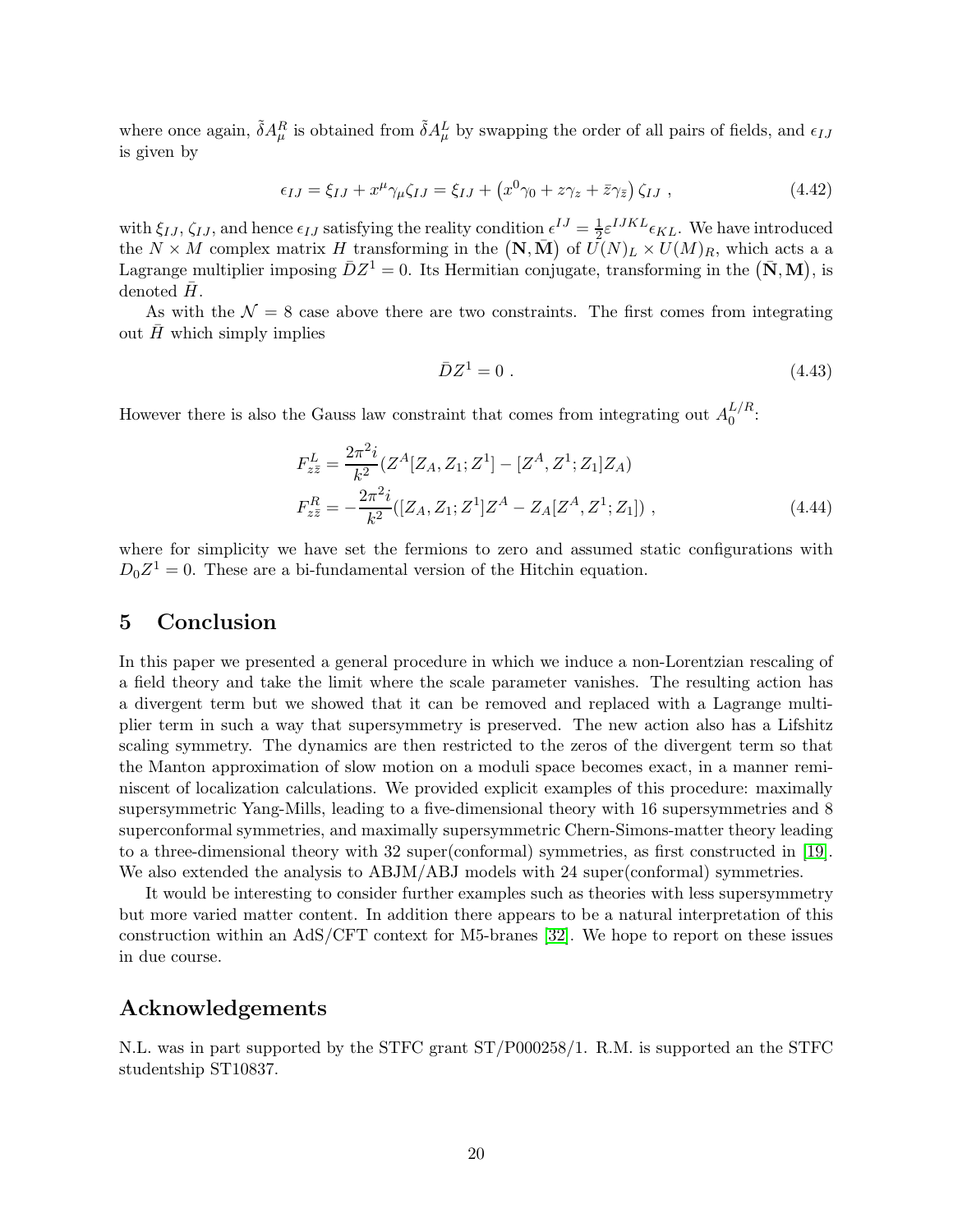### Appendix: Scaling from the point of view of the M5-brane

In this appendix, we motivate the scaling of five-dimensional maximally supersymmetric Yang-Mills as described in section [3](#page-5-1) from the perspective of the M5-brane. In particular, we argue that this scaling arises naturally by considering the action on multiple coincident M5-branes in a Lorentz-boosted frame that is almost null, with boost parameter  $\beta \approx 1 - \frac{1}{4}$  $\frac{1}{4}\eta^2$ . As discussed in [\[24\]](#page-23-2), the limiting theory obtained in section [3](#page-5-1) reduces to quantum mechanics on instanton moduli space. Thus in this limit we reproduce the DLCQ description of M5-branes [\[21,](#page-22-5) [22\]](#page-23-0).

The set-up is as follows (see also [\[33\]](#page-23-11)). Consider  $(10+1)$  Minkowski spacetime with coordinates  ${x<sup>M</sup>}$ ,  $M = 0, 1, ..., 10$ . Let  $x<sup>5</sup>$  be the coordinate on the M-Theory circle, with

<span id="page-20-0"></span>
$$
x^5 \equiv x^5 + 2\pi\eta R \tag{5.1}
$$

for a dimensionless parameter  $\eta$ . Suppose there are a stack of N coincident M5-branes spanning  $\{x^0, \ldots, x^5\}$ . In the limit that  $\eta$  is small, these branes are described by the action on N coincident D4-branes spanning  $\{x^0, \ldots, x^4\}$  - namely five-dimensional maximally supersymmetric Yang-Mills. Letting  $\Sigma$  be the submanifold of spacetime defined by  $x^5, x^6, \ldots, x^{10} = 0$ , we have the action

$$
S = \frac{1}{g^2} \text{tr} \int_{\Sigma} d^5 x \left( -\frac{1}{4} F_{\mu\nu} F^{\mu\nu} - \frac{1}{2} \left( D_{\mu} X^I \right) \left( D^{\mu} X^I \right) + \frac{i}{2} \bar{\Psi} \Gamma^{\mu} D_{\mu} \Psi - \frac{1}{2} \bar{\Psi} \Gamma_5 \Gamma^I \left[ X^I, \Psi \right] + \frac{1}{4} \left[ X^I, X^J \right] \left[ X^I, X^J \right] \right), \tag{5.2}
$$

where  $\mu = 0, \ldots, 4$  and  $I = 6, \ldots, 10$ . Here, the  $X^I$  and their superpartners  $\Psi$  are  $N \times N$  real matrices. The spinors are 32-component spinors of the ambient eleven-dimensional spacetime, satisfying  $\Gamma_{012345}\Psi = -\Psi$ . Finally, we have  $D_{\mu}X^{I} = \partial_{\mu}X^{I} - i[A_{\mu}, X^{I}],$  and similarly for  $\Psi$ . The coupling  $g$  is related to the M-theory radius by

$$
g^2 = 4\pi^2 \eta R = 2\pi \times (2\pi \eta R) \tag{5.3}
$$

This action is invariant under the supersymmetries [\(3.2\)](#page-5-2). We now choose a different set of coordinates for the eleven-dimensional spacetime, and determine the form of S with respect to them. In particular, consider the Lorentz-equivalent choice of coordinates given by

$$
\begin{pmatrix} \tilde{x}^0 \\ \tilde{x}^5 \end{pmatrix} = \frac{1}{\sqrt{1 - \beta^2}} \begin{pmatrix} x^0 - \beta x^5 \\ x^5 - \beta x^0 \end{pmatrix}, \qquad \beta = \frac{1 - \frac{1}{2}\eta^2}{1 + \frac{1}{2}\eta^2}, \qquad (5.4)
$$

with  $\tilde{x}^M = x^M$  for  $M \neq 0, 5$ . The usual lightcone coordinates in this new basis are

$$
\tilde{x}^{+} = \frac{1}{\sqrt{2}} \left( \tilde{x}^{0} + \tilde{x}^{5} \right) = \frac{\eta}{2} \left( x^{0} + x^{5} \right) \n\tilde{x}^{-} = \frac{1}{\sqrt{2}} \left( \tilde{x}^{0} - \tilde{x}^{5} \right) = \frac{1}{\eta} \left( x^{0} - x^{5} \right) ,
$$
\n(5.5)

and hence the identification [\(5.1\)](#page-20-0) appears as

$$
\begin{pmatrix} \tilde{x}^+ \\ \tilde{x}^- \end{pmatrix} \equiv \begin{pmatrix} \tilde{x}^+ \\ \tilde{x}^- \end{pmatrix} + \begin{pmatrix} \pi \eta^2 R \\ -2\pi R \end{pmatrix} . \tag{5.6}
$$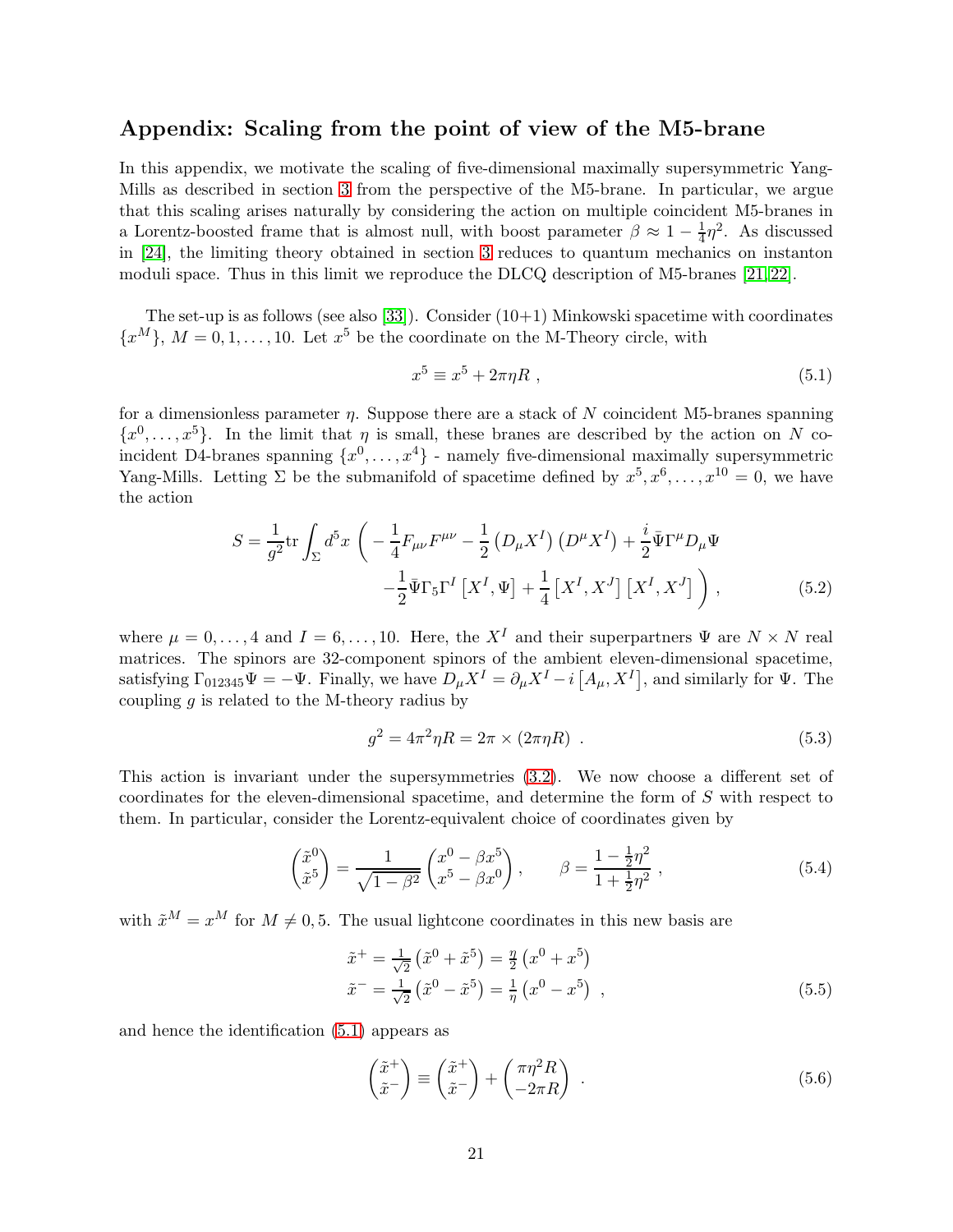Finally, we make the further shift to the coordinates, given by

$$
\begin{aligned}\n\hat{x}^+ &= \tilde{x}^+ + \frac{1}{2}\eta^2 \tilde{x}^- \quad (= \eta x^0) \\
\hat{x}^- &= \tilde{x}^- \;,\n\end{aligned} \tag{5.7}
$$

again with  $\hat{x}^M = x^M$  for all  $M \neq 0, 5$ . Thus,  $\hat{x}^-$  has period  $2\pi R$ , while  $\hat{x}^+$  is non-compact. In this basis, the eleven-dimensional Minkowski metric is  $ds^2 = -dx^+d\hat{x}^- + \eta^2(d\hat{x}^-)^2 + d\hat{x}^i d\hat{x}^i + d\hat{x}^I d\hat{x}^I$ , and so in the  $\eta \to 0$  limit  $\hat{x}^{\pm}$  are true lightcone coordinates.

Finally, we write S in terms of these new coordinates  $\{\hat{x}^M\}$ . This is a non-trivial calculation, since the  $\hat{x}^M$  are not Lorentz-equivalent to our original  $x^M$ . In particular, we write S in a generally covariant form in terms of the pullbacks of tensor fields defined in a neighbourhood of  $\Sigma$ , while the inclusion of spinors also requires the introduction of a frame bundle  $e^M_\mu$ . We also rescale the scalars  $X^I \to \eta X^I$ , along with the same rescaling for their superpartners  $\Psi$ . From a purely field-theoretic perspective this can be seen as bringing the spatial kinetic terms for the  $X<sup>I</sup>$ to canonical normalisation, while geometrically we are really rescaling the coordinates transverse to the brane as  $x^I \to \eta x^I$ . Indeed, it is easy to show that this shift can be induced by such a coordinate shift in the ambient spacetime. We also expand out any Γ-matrices in terms of constant matrices in the tangent space, as  $\Gamma_{\mu} = e_{\mu}^{M} \Gamma_{M}$ .

Dropping the hats on coordinates, the end result is the action

$$
S = \eta^{-1} S_{-1} + S_0 + \eta S_1 , \qquad (5.8)
$$

with

$$
S_{-1} = \frac{1}{g^2} \text{tr} \int d^4 x \, dx^+ \left( -\frac{1}{4} F_{ij} F_{ij} \right)
$$
  
\n
$$
S_0 = \frac{1}{g^2} \text{tr} \int d^4 x \, dx^+ \left( \frac{1}{2} F_{+i} F_{+i} - \frac{1}{2} \left( D_i X^I \right) \left( D_i X^I \right) - \frac{i}{2} \bar{\Psi} \Gamma_- D_+ \Psi
$$
  
\n
$$
+ \frac{i}{2} \bar{\Psi} \Gamma_i D_i \Psi + \frac{1}{2} \bar{\Psi} \Gamma_- \Gamma^I [X^I, \Psi] \right)
$$
  
\n
$$
S_1 = \frac{1}{g^2} \text{tr} \int d^4 x \, dx^+ \left( \frac{1}{2} \left( D_+ X^I \right) \left( D_+ X^I \right) - \frac{i}{4} \bar{\Psi} \Gamma_+ D_0 \Psi
$$
  
\n
$$
- \frac{1}{4} \bar{\Psi} \Gamma_+ \Gamma^I [X^I, \Psi] + \frac{1}{4} [X^I, X^J] [X^I, X^J] \right) . \tag{5.9}
$$

with supersymmetries as in [\(3.11\)](#page-7-1), with  $x^0 \to x^+$ . This is precisely the action [\(3.7\)](#page-6-1) we found by naively scaling five-dimensional maximally supersymmetric Yang-Mills, except now the  $x^+$ coordinate in the ambient spacetime plays the role of time on the worldvolume. In particular, in the  $\eta \to 0$  limit, this coordinate becomes a regular lightcone coordinate on spacetime.

# <span id="page-21-0"></span>References

- [1] C. Duval, G. W. Gibbons, P. A. Horvathy and P. M. Zhang, Class. Quant. Grav. 31 (2014) 085016 doi:10.1088/0264-9381/31/8/085016 [\[arXiv:1402.0657](http://arxiv.org/abs/1402.0657) [gr-qc]].
- <span id="page-21-1"></span>[2] M. Leblanc, G. Lozano and H. Min, Annals Phys. 219 (1992) 328 doi:10.1016/0003- 4916(92)90350-U [\[hep-th/9206039\]](http://arxiv.org/abs/hep-th/9206039).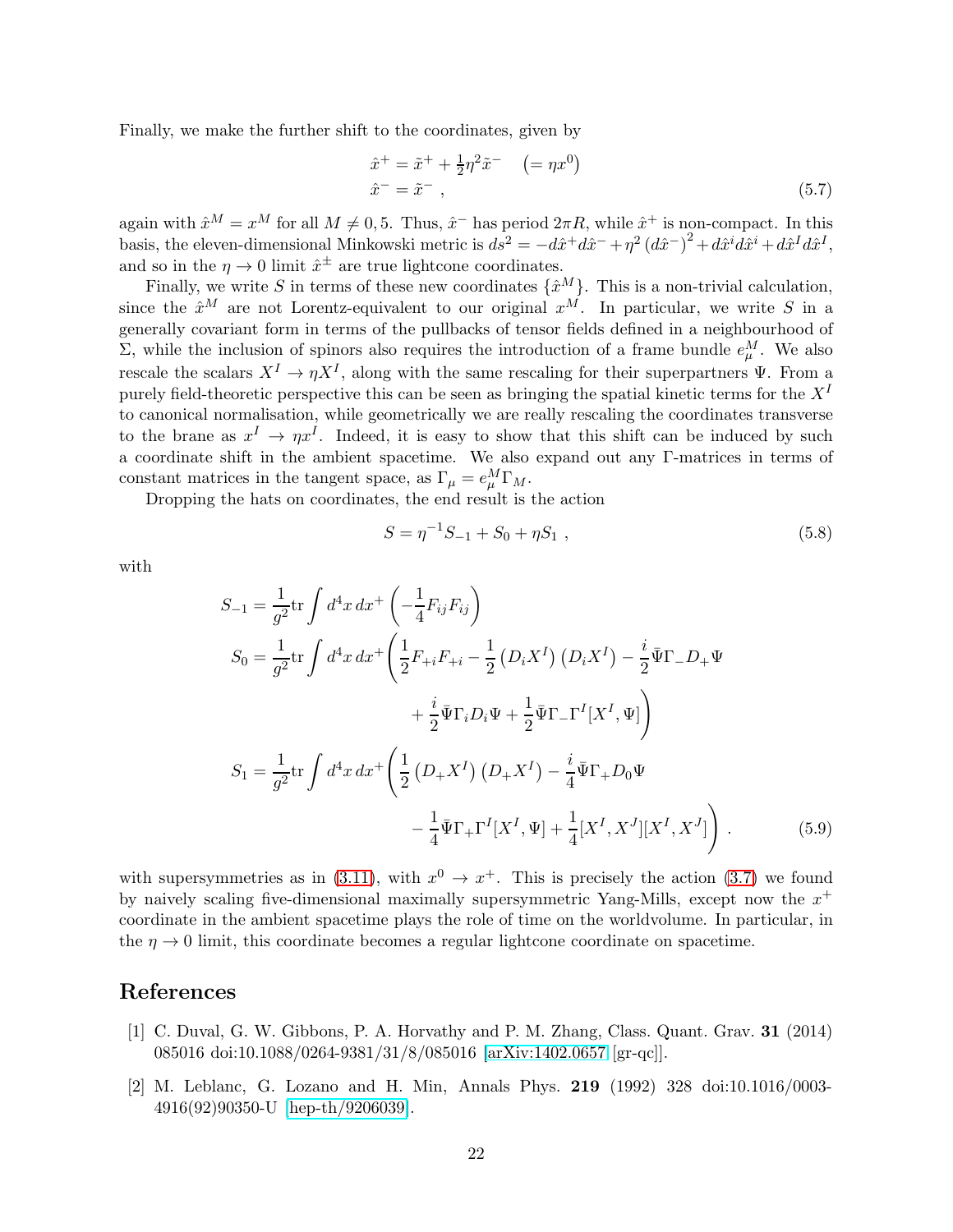- [3] I. A. Bandos and P. K. Townsend, Class. Quant. Grav. 25 (2008) 245003 doi:10.1088/0264- 9381/25/24/245003 [\[arXiv:0806.4777](http://arxiv.org/abs/0806.4777) [hep-th]].
- [4] D. Orlando and S. Reffert, Phys. Lett. B 683 (2010) 62 doi:10.1016/j.physletb.2009.11.053 [\[arXiv:0908.4429](http://arxiv.org/abs/0908.4429) [hep-th]].
- [5] W. Xue, [arXiv:1008.5102](http://arxiv.org/abs/1008.5102) [hep-th].
- [6] M. Gomes, J. R. Nascimento, A. Y. Petrov and A. J. da Silva, Phys. Rev. D 90 (2014) no.12, 125022 doi:10.1103/PhysRevD.90.125022 [\[arXiv:1408.6499](http://arxiv.org/abs/1408.6499) [hep-th]].
- [7] S. Chapman, Y. Oz and A. Raviv-Moshe, JHEP 1510 (2015) 162 doi:10.1007/JHEP10(2015)162 [\[arXiv:1508.03338](http://arxiv.org/abs/1508.03338) [hep-th]].
- <span id="page-22-0"></span>[8] A. Bagchi, R. Basu, A. Kakkar and A. Mehra, JHEP 1604 (2016) 051 doi:10.1007/JHEP04(2016)051 [\[arXiv:1512.08375](http://arxiv.org/abs/1512.08375) [hep-th]].
- <span id="page-22-1"></span>[9] E. A. Gallegos, [arXiv:1806.01481](http://arxiv.org/abs/1806.01481) [hep-th].
- [10] K. Balasubramanian and J. McGreevy, Phys. Rev. Lett. 101 (2008) 061601 doi:10.1103/PhysRevLett.101.061601 [\[arXiv:0804.4053](http://arxiv.org/abs/0804.4053) [hep-th]].
- [11] D. T. Son, Phys. Rev. D 78 (2008) 046003 doi:10.1103/PhysRevD.78.046003 [\[arXiv:0804.3972](http://arxiv.org/abs/0804.3972) [hep-th]].
- [12] J. L. F. Barbon and C. A. Fuertes, JHEP 0809 (2008) 030 doi:10.1088/1126- 6708/2008/09/030 [\[arXiv:0806.3244](http://arxiv.org/abs/0806.3244) [hep-th]].
- [13] W. D. Goldberger, JHEP 0903 (2009) 069 doi:10.1088/1126-6708/2009/03/069 [\[arXiv:0806.2867](http://arxiv.org/abs/0806.2867) [hep-th]].
- [14] C. P. Herzog, M. Rangamani and S. F. Ross, JHEP 0811 (2008) 080 doi:10.1088/1126- 6708/2008/11/080 [\[arXiv:0807.1099](http://arxiv.org/abs/0807.1099) [hep-th]].
- [15] A. Adams, K. Balasubramanian and J. McGreevy, JHEP 0811 (2008) 059 doi:10.1088/1126-  $6708/2008/11/059$  [\[arXiv:0807.1111](http://arxiv.org/abs/0807.1111) [hep-th]].
- [16] J. Maldacena, D. Martelli and Y. Tachikawa, JHEP 0810 (2008) 072 doi:10.1088/1126- 6708/2008/10/072 [\[arXiv:0807.1100](http://arxiv.org/abs/0807.1100) [hep-th]].
- [17] A. Donos and J. P. Gauntlett, JHEP 1012 (2010) 002 doi:10.1007/JHEP12(2010)002 [\[arXiv:1008.2062](http://arxiv.org/abs/1008.2062) [hep-th]].
- <span id="page-22-2"></span>[18] M. Taylor, Class. Quant. Grav. 33 (2016) no.3, 033001 doi:10.1088/0264-9381/33/3/033001 [\[arXiv:1512.03554](http://arxiv.org/abs/1512.03554) [hep-th]].
- <span id="page-22-3"></span>[19] N. Lambert and M. Owen, JHEP 1810 (2018) 133 doi:10.1007/JHEP10(2018)133 [\[arXiv:1808.02948](http://arxiv.org/abs/1808.02948) [hep-th]].
- <span id="page-22-4"></span>[20] E. Bergshoeff, J. Rosseel and T. Zojer, Class. Quant. Grav. 32 (2015) no.20, 205003 doi:10.1088/0264-9381/32/20/205003 [\[arXiv:1505.02095](http://arxiv.org/abs/1505.02095) [hep-th]].
- <span id="page-22-5"></span>[21] O. Aharony, M. Berkooz, S. Kachru, N. Seiberg and E. Silverstein, Adv. Theor. Math. Phys. 1 (1998) 148 doi:10.4310/ATMP.1997.v1.n1.a5 [\[hep-th/9707079\]](http://arxiv.org/abs/hep-th/9707079).